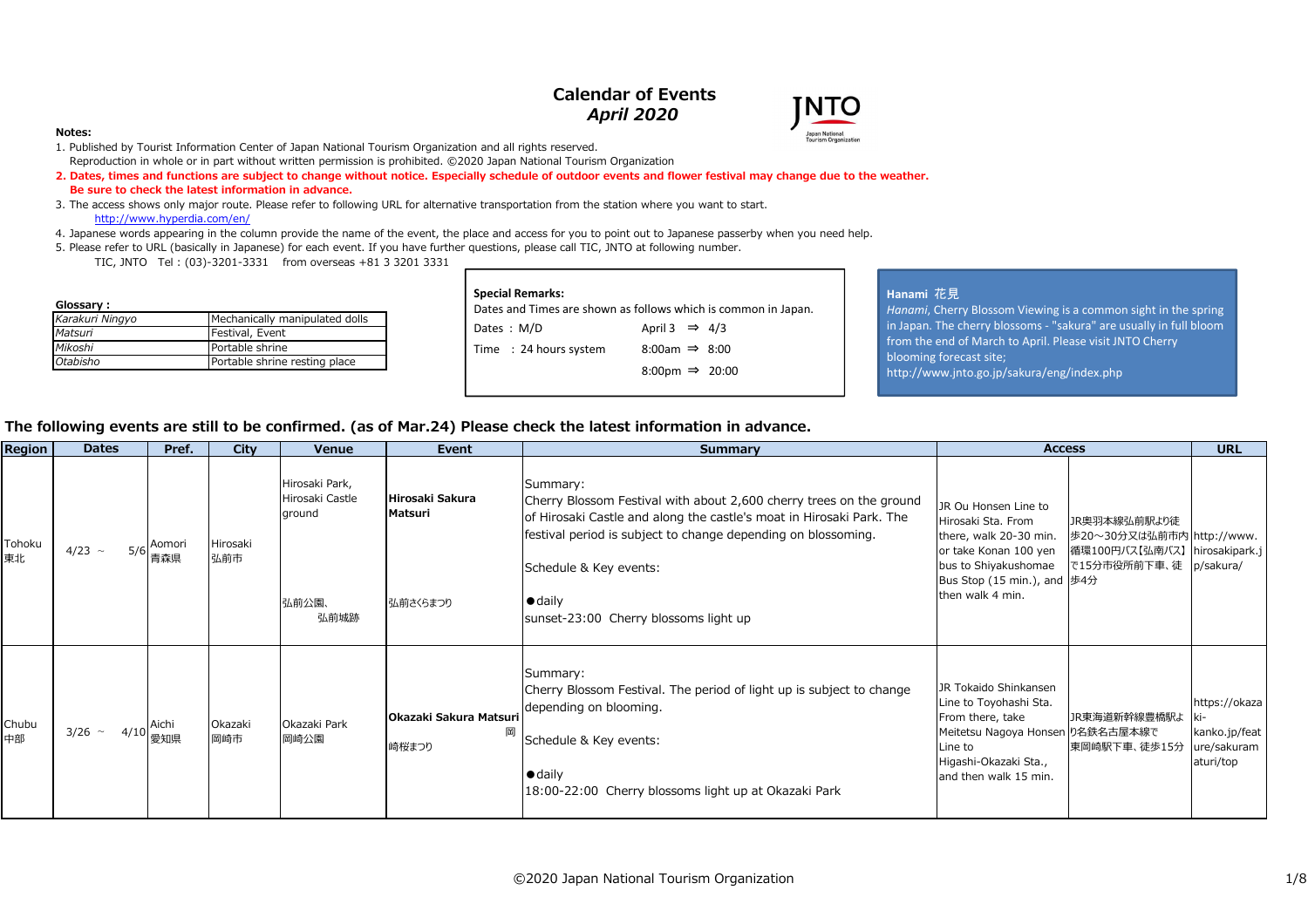| <b>Region</b> | <b>Dates</b>        | Pref.        | City                               | Venue                                                                                                                   | Event                    | <b>Summary</b>                                                                                                                                                                                                                                                                                                                                                                                                                                                                                                                                                                                                                                                                                                                                                                                                        | <b>Access</b>                                                                                                                                                                                                                                                                                           |                                                                                                                                   | <b>URL</b>                                                                         |
|---------------|---------------------|--------------|------------------------------------|-------------------------------------------------------------------------------------------------------------------------|--------------------------|-----------------------------------------------------------------------------------------------------------------------------------------------------------------------------------------------------------------------------------------------------------------------------------------------------------------------------------------------------------------------------------------------------------------------------------------------------------------------------------------------------------------------------------------------------------------------------------------------------------------------------------------------------------------------------------------------------------------------------------------------------------------------------------------------------------------------|---------------------------------------------------------------------------------------------------------------------------------------------------------------------------------------------------------------------------------------------------------------------------------------------------------|-----------------------------------------------------------------------------------------------------------------------------------|------------------------------------------------------------------------------------|
| Chubu<br>中部   | 4/15<br>$4/14 \sim$ | Gifu<br>岐阜県  | Takayama<br>高山市                    | Hie-jinja Shrine and<br>others<br>日枝<br>神社ほか                                                                            | Takayama Matsuri<br>高山祭  | <del>summary.</del><br>One of the grandest festival in Japan, registered as the Intangible<br>Cultural Heritage by UNESCO. 12 gorgeously embellished floats parade<br>along the streets in the city, escorted by people in gay attire. The<br>festival reaches its climax when all the floats lit up with lanterns are<br>drawn in the city from the evening on 14th.<br>Schedule & Key events:<br>•4/14<br>Parade of 12 floats in the city<br>9:30-16:00<br>11:00- & 14:30- Performance of Karakuri Ningyo on three of the<br>floats at Otabisho<br>13:00-16:00<br>Parade of Mikoshi from the shrine to Otabisho<br>18:30-21:00<br>Parade of all floats lit up with lanterns in the city<br>•4/15<br>Parade of 12 floats in the city<br>9:30-16:00<br>10:00- & 14:00- Performance of Karakuri Ningyo on three of the | JR Takayama Honsen<br>Line to Takayama Sta.,<br>and then walk 15 min.                                                                                                                                                                                                                                   | JR高山本線高山駅より徒<br>歩15分                                                                                                              | http://kanko<br>u.city.takaya<br>ma.lg.jp/200<br>0002/200002<br>4/2001064.h<br>tml |
| Kinki<br>近畿   | 4/12                | Kyoto<br>京都府 | Kita-ku,<br>Kyoto<br>京都市<br>北区     | Imamiya-jinja<br>Shrine,<br>Konen-ji Temple,<br>Kawakami Dai-<br>jingu Shrine and<br>others<br>今宮神社、<br>光念寺、<br>川上大神宮ほか | Yasurai Matsuri<br>やすらい祭 | Summary:<br>Festival designated as one of the National Important Intangible<br>Cultural Properties, originates from a legend of the shrine having<br>abated a serious epidemic in ancient times. The highlight of this festival take municipal bus<br>is a procession of parishioners holding Hanagasa (big umbrellas<br>decorated with flowers), devils and children dancing to the<br>accompaniment of Japanese drums and gongs. If it rains, the<br>procession will be canceled.<br>Schedule & Key events:<br>12:00-15:00 Procession from Konen-ji Temple and Kawakami Dai-<br>jingu Shrine to Imamiya-jinja Shrine<br>Yasurai-mai (Shinto dance with music) in the precincts of min.<br>15:00-                                                                                                                    | Imamiya-jinja Shrine:<br>(1) From JR Kyoto Sta.,<br>No.205 or 206 to<br>Funaoka-yama Bus<br>Stop, and then walk 7<br>min.<br>(2) Karasuma Subway<br>Line to Kitaoji Sta. From<br>there, take municipal<br>bus No. 1, Kita-8, 12,<br>M1, 204, 205 or 206 to<br>Funaoka-yama Bus<br>Stop, and then walk 7 | 今宮神社:<br>(1) JR京都駅<br>より市バスNo.205又は206<br>で船岡山下車、徒歩7分<br>(2) 地下鉄烏丸線北大路<br>駅より市バスNo. 1, 北8,<br>12, M1, 204, 205又は<br>206で船岡山下車、徒歩7 | ittp://www.i<br>namiyajinja.<br>$\text{org}/$                                      |
| Kinki<br>近畿   | 4/14                | Kyoto<br>京都府 | Kamigyo-ku,<br>Kyoto<br>京都市<br>上京区 | Shiramine-jingu<br>Shrine<br>白峯神宮                                                                                       | Shunki Reitaisai         | Summary:<br>Annual Festival of the shrine, highlighted by a game of Kemari, played<br>by the shrine priests, who loft a small ball with their insteps.<br>春季例大祭 Schedule & Key events:<br>11:30- Kemari game                                                                                                                                                                                                                                                                                                                                                                                                                                                                                                                                                                                                          | (1) From JR Kyoto Sta.,<br>take municipal bus No. 9<br>to Horikawa Imadegawa<br><b>Bus Stop</b><br>(2) Karasuma Subway<br>Line to Imadegawa Sta.<br>(Exit 4), and then walk<br>8 min.                                                                                                                   | (1) JR京都駅より市バス<br>No. 9で堀川今出川下車<br>(2) 地下鉄烏丸線今出川<br>駅 (4番出口)より徒歩8分                                                                | nttp://shiram<br>nejingu.or.jp<br>/event/jyun-<br>nin-tennou-<br>sai/              |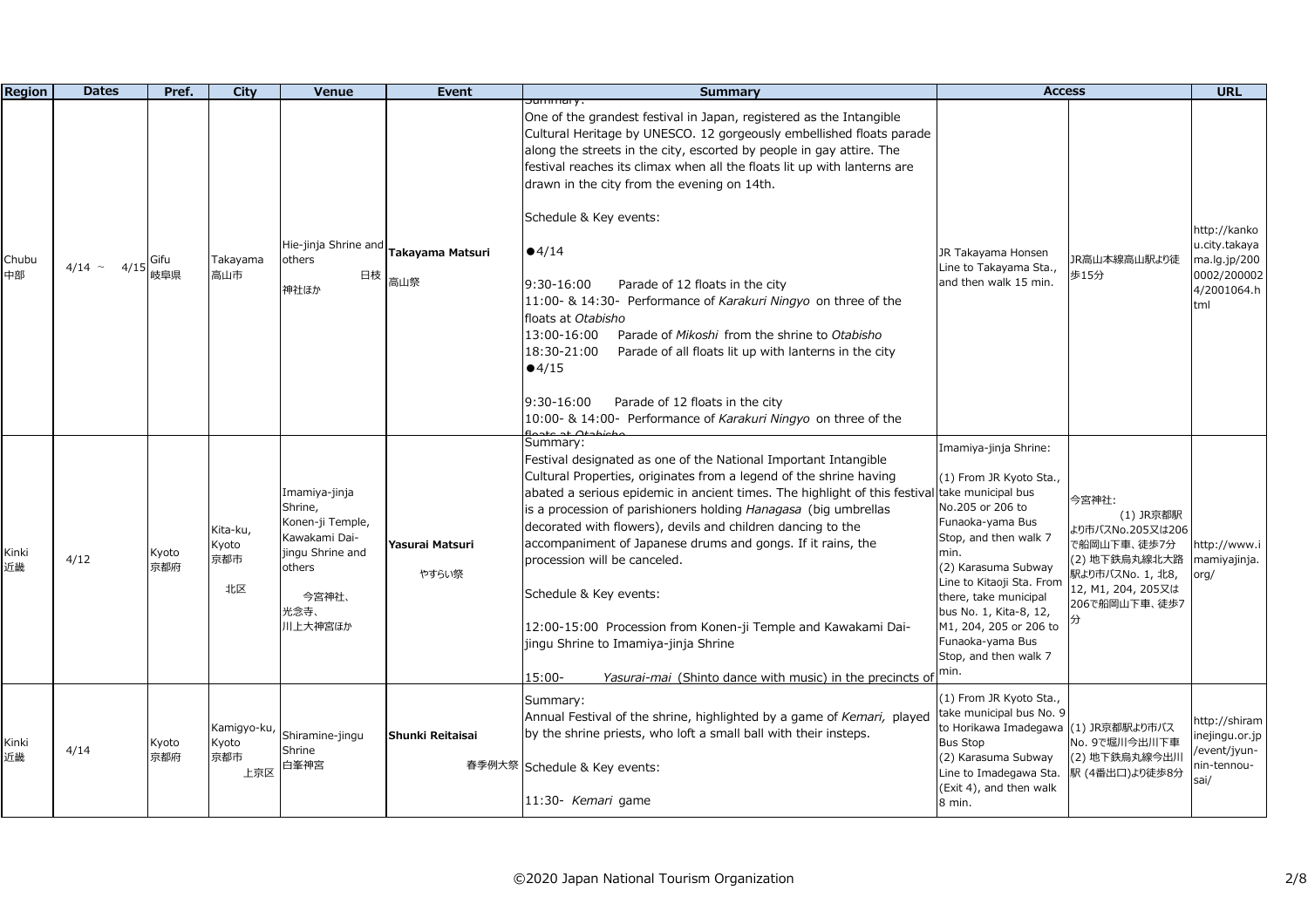| <b>Region</b> | <b>Dates</b>        | Pref.        | <b>City</b>                        | Venue                                    | Event                      | <b>Summary</b>                                                                                                                                                                                                                                                                                                                                           | <b>Access</b>                                                                                                                                                                                                                                                                                                                                                                                                                                                                                                  |                                                                                                                                                                                  | <b>URL</b>                                                     |
|---------------|---------------------|--------------|------------------------------------|------------------------------------------|----------------------------|----------------------------------------------------------------------------------------------------------------------------------------------------------------------------------------------------------------------------------------------------------------------------------------------------------------------------------------------------------|----------------------------------------------------------------------------------------------------------------------------------------------------------------------------------------------------------------------------------------------------------------------------------------------------------------------------------------------------------------------------------------------------------------------------------------------------------------------------------------------------------------|----------------------------------------------------------------------------------------------------------------------------------------------------------------------------------|----------------------------------------------------------------|
| Kinki<br>近畿   | 4/14                | Nara<br>奈良県  | Katsuragi<br>葛城市                   | Taima-dera Temple Nerikuyo Eshiki<br>當麻寺 | 練供養<br>会式                  | Summary:<br>Requiem Parade. Procession of 25 priests wearing masks and special<br>costumes of Bosatsu (Buddhist saint who is seeking a state of spiritual<br>enlightenment) crosses a long bridge, which is believed to link this<br>world with the Pure Land, leading people in fancy attire.<br>Schedule & Key events:<br>16:00- Procession of Bosatsu | (1) JR Tokaido<br>Shinkansen Line to<br>Kyoto Sta. From there,<br>take Kintetsu Kashihara<br>Line to Kashihara Jingu-<br>mae Sta., and change to<br>Kintetsu Minami Osaka<br>Line to Taimadera Sta.,<br>and then walk 15 min.<br>(2) JR Nara Line to Nara<br>Sta. From there, take<br>Kintetsu Nara Line to<br>Yamato-Saidaiji Sta.,<br>and change to Kintetsu<br>Kashihara Line to<br>Kashihara Jingu-mae<br>Sta., and change to<br>Kintetsu Minami Osaka<br>Line to Taimadera Sta.,<br>and then walk 15 min. | (1) JR東海道新幹線京都<br>駅より近鉄橿原線で橿原神<br>宮前駅にて近鉄南大阪線に<br>乗り換え当麻寺駅下車、徒<br>歩15分<br>(2) JR奈良線奈良駅より近 aimadera.org<br>鉄奈良線で大和西大寺駅<br>にて近鉄橿原線に乗り換え<br>橿原神宮前駅にて近鉄南<br>大阪線に乗り換え当麻寺駅<br>下車、徒歩15分 | http://www.t<br>index.html                                     |
| Kinki<br>近畿   | 4/28 $\sim$<br>4/30 | Mie<br>三重県   | Ise<br>伊勢市                         | Ise-jingu Shrine -<br>Naiku<br>伊勢神宮 (内宮) | Shunki Kagura Sai<br>春季神楽祭 | Summary:<br>Spring Festival of the shrine. Performance of Bugaku (ancient court<br>dance with music) is dedicated to the shrine on a makeshift stage at<br>Naiku. The places and hours of the performances are subject to change Line to Ujiyamada Sta.,<br>in case of rain.<br>Schedule & Key events:<br>· daily 11:00- & 14:00- Bugaku performance     | JR Tokaido Shinkansen<br>Line to Nagoya Sta.<br>From there, take<br>(1) Kintetsu Yamada<br>and then take bus to<br>Naiku-mae Bus Stop (15 前下車<br>$min.$ )<br>(2) JR Rapid Train "Mie"<br>to Ise-shi Sta., and then 下車<br>take bus to Naiku-mae<br>Bus Stop (15 min.)                                                                                                                                                                                                                                           | JR東海道新幹線名古屋駅<br>より<br>(1) 近鉄山田線で宇治山<br>田駅下車、バスで15分内宮<br>(2) JR快速"みえ"で伊勢市<br>駅下車、バスで15分内宮前                                                                                        | https://www.<br>sejingu.or.jp<br>ritual/annual<br>kagurasai.ht |
| Kinki<br>近畿   | 4/29 $\sim$<br>5/5  | Kyoto<br>京都府 | Nakagyo-ku,<br>Kyoto<br>京都市<br>中京区 | Mibu-dera Temple<br>壬生寺                  | Mibu Kyogen<br>壬生狂言        | Summary:<br>Medieval pantomime, designated as one of National Important<br>Intangible Folk Cultural Properties. Mibu Kyogen, 30 pantomime skits,<br>have been handed down, and 5 kinds of which, are performed.<br>Admission is 1000 JPY.<br>Schedule & Key events:<br>●4/29-5/4 13:00-17:30<br>$\bullet$ 5/5<br>13:00-17:30 / 18:00-22:00               | From JR Kyoto Sta.,<br>take municipal bus No.<br>26 or 28 to Mibudera-<br>michi Bus Stop, and<br>then walk 3 min.                                                                                                                                                                                                                                                                                                                                                                                              | JR京都駅より市バスNo. 26<br>又は28で壬生寺道下車、<br>徒歩3分                                                                                                                                         | http://www.<br>nibudera.co<br>m/kyougen.h<br>tm                |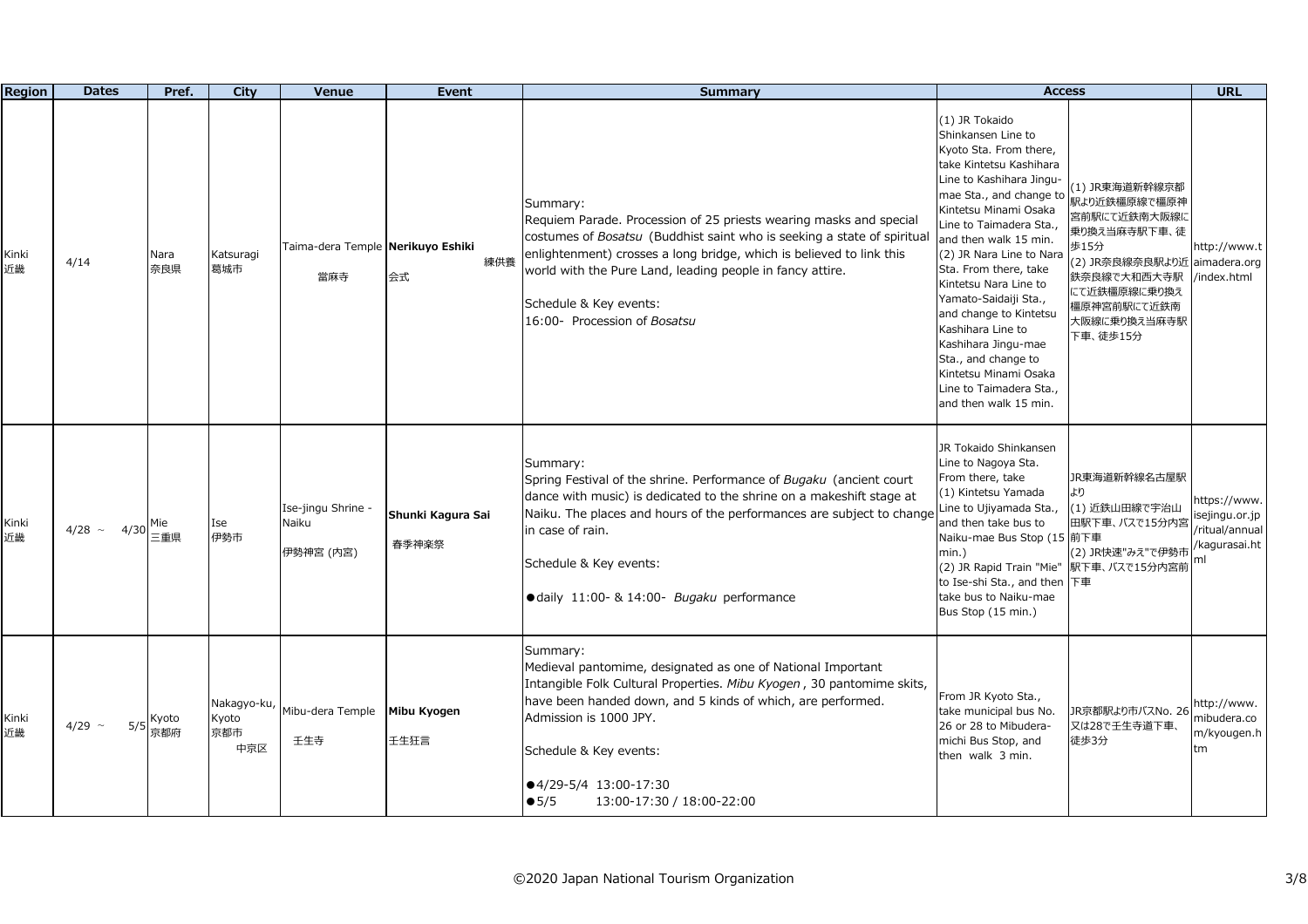| <b>Region</b> | <b>Dates</b>     | Pref.            | City                                            | Venue                                                   | Event                                                       | <b>Summary</b>                                                                                                                                                                                                                                                                                                                 | <b>Access</b>                                                                                                                                                                                                                                                                                                                                                                                                            |                                                                                                                                        | <b>URL</b>                                                                    |
|---------------|------------------|------------------|-------------------------------------------------|---------------------------------------------------------|-------------------------------------------------------------|--------------------------------------------------------------------------------------------------------------------------------------------------------------------------------------------------------------------------------------------------------------------------------------------------------------------------------|--------------------------------------------------------------------------------------------------------------------------------------------------------------------------------------------------------------------------------------------------------------------------------------------------------------------------------------------------------------------------------------------------------------------------|----------------------------------------------------------------------------------------------------------------------------------------|-------------------------------------------------------------------------------|
| Chugoku<br>中国 | 4/15             | Hiroshima<br>広島県 | Miyajima-<br>cho,<br>Hatsukaichi<br>廿日市市<br>宮島町 | Daisho'in Temple<br>大<br>聖院                             | Hi-watari Shiki<br>火渡り式                                     | Summary:<br>Hi-watari Shiki, rigorous religious practice of walking on burnt<br>charcoals in the temple's ground.<br>Schedule & Key events:<br>11:00-<br>Ritual pray for protection from illness and disaster<br>14:00- 15:00 Hi-watari Shiki                                                                                  | (1) JR Sanyo Honsen<br>Line to Miyajima-guchi<br>Sta., and then walk 5<br>min. to Miyajima-guchi<br>Pier. From there, take<br>ferryboat to Miyajima<br>Pier (10 min.), and then<br>walk 30 min.<br>(2) JR Sanyo<br>Shinkansen Line to<br>Hiroshima Sta., and<br>then take streetcar or<br>bus to Hiroshima Ujina<br>Port (30 min.) From<br>there, take hydrofoil to<br>Miyajima Pier (22 min.)<br>and then walk 30 min.  | (1) JR山陽本線宮島口駅<br>より徒歩5分の宮島口桟橋<br>からフェリーで10分宮島桟橋 <br>下船、徒歩30分<br>(2) JR山陽新幹線広島駅<br>より市電又はバスで30分広<br>島宇品港下車、高速船で<br>22分宮島桟橋下船、徒歩<br>30分 | http://www.<br>miyajima.or.j<br>p/event/even<br>shiwatari.ht<br>ml            |
| Chugoku<br>中国 | $4/15$ ~<br>4/18 | Hiroshima<br>広島県 | Miyajima-<br>cho,<br>Hatsukaichi<br>廿日市市<br>宮島町 | Itsukushima-jinja<br>Shrine<br>厳島神<br>社                 | Tokasai & Shin-Noh<br>桃花祭と神能                                | Summary:<br>Peach Blossom Festival. Tokasai Bugaku (ancient court dance with<br>music) and Shin-Noh (traditional masked drama) performances are<br>dedicated to the shrine.<br>Schedule & Key events:<br>17:00- Bugaku performance<br>•4/15<br>●4/16-18 9:00- Shin-Noh performance                                             | (1) JR Sanyo Honsen<br>Line to Miyajima-guchi<br>Sta., and then walk 5<br>min. to Miyajima-guchi<br>Pier. From there, take<br>ferryboat to Miyajima<br>Pier (10 min.), and then<br>walk 10 min.<br>(2) JR Sanyo<br>Shinkansen Line to<br>Hiroshima Sta., and<br>then take streetcar or<br>bus to Hiroshima Ujina<br>Port (30 min.) From<br>there, take hydrofoil to<br>Miyajima Pier (22 min.),<br>and then walk 10 min. | (1) JR山陽本線宮島口駅<br>より徒歩5分の宮島口桟橋<br>からフェリーで10分宮島桟橋<br>下船、徒歩10分<br>(2) JR山陽新幹線広島駅<br>より市電又はバスで30分広<br>島宇品港下車、高速船で<br>22分宮島桟橋下船、徒歩<br>10分  | http://www.<br>miyajima.or.j<br>p/event/even<br>t02.html                      |
| Kyushu<br>九州  | 4/29             | Miyazaki<br>宮崎県  | Kabayama,<br>Mimata-cho<br>三股町樺山                | Hayama-jinja<br>Shrine,<br>Hayama Park<br>早馬神社、<br>早馬公園 | Hayama Matsuri<br>(Jankan Uma Odori)<br>早馬まつり<br>(ジャンカン馬踊り) | Summary:<br>Festival with a 100-year history to pray for a good harvest of the year.<br>A horse attractively adorned with artificial flowers, rice stalks and flag-<br>shaped decoration steps on the ground to the sound of music, been<br>followed by people performing local dance.<br>Schedule & Key events:<br>9:00-15:00 | JR Nippo Honsen Line to<br>Mimata Sta., and then<br>take taxi (5 min.)                                                                                                                                                                                                                                                                                                                                                   | JR日豊本線三股駅よりタク<br>シーで5分                                                                                                                 | https://www.<br>town.mimata<br>.lg.jp/kanko/c<br>ategory/even<br>ts-festival/ |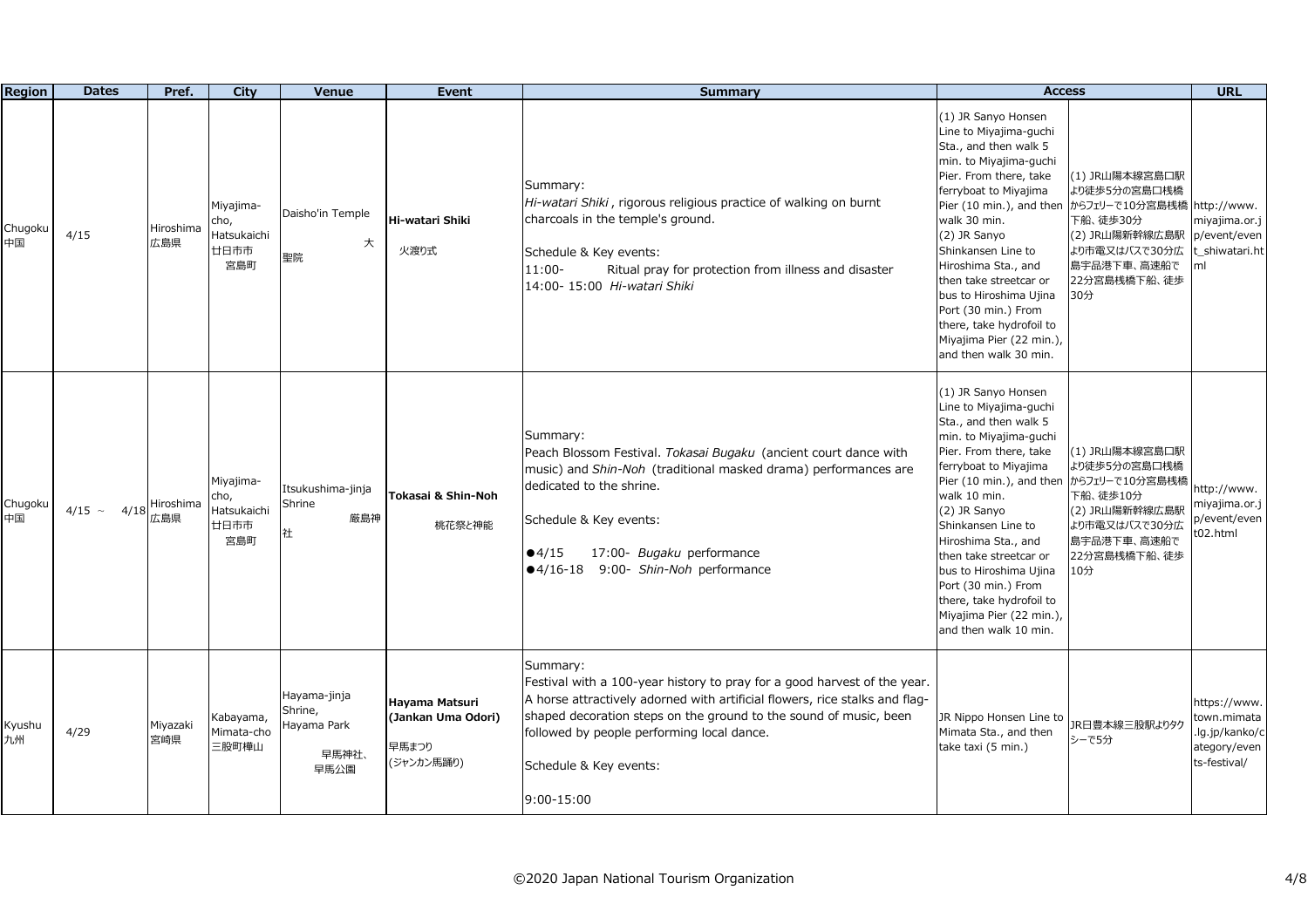| <b>Region</b> | <b>Dates</b> | Pref.                         | <b>City</b>      | <b>Venue</b>        | Event                    | Summary                                                                                                                                                                                                                    | <b>Access</b>                                                                                                                                        | <b>URL</b>                      |
|---------------|--------------|-------------------------------|------------------|---------------------|--------------------------|----------------------------------------------------------------------------------------------------------------------------------------------------------------------------------------------------------------------------|------------------------------------------------------------------------------------------------------------------------------------------------------|---------------------------------|
| Kyushu<br>九州  | $4/29$ ~     | . Saga<br>5/5 <i> </i><br>佐賀県 | Arita-cho<br>有田町 | "Kyudo" route<br>旧道 | Arita Toki Ichi<br>有田陶器市 | Summary:<br>One of the biggest Ceramic Fair with about 500 stalls held along<br>"Kyudo" route (about 4 km). About one million people visit the fair<br>every year.<br>Schedule & Key events:<br>$\bullet$ daily 9:30-16:30 | JR Sanyo Shinkansen<br>JR山陽新幹線博多駅より<br>Line to Hakata Sta.<br>JR特急"みどり"で有田駅下  <br>From there, take JR<br>Limited Express "Midori" 車<br>to Arita Sta. | http://www.a<br>toukiichi.or.jp |

**The following events have been cancelled or postponed. (as of Mar.24)**

| Tohoku<br>東北 | Yamagata Yonezawa<br>山形県 | 米沢市                                              | Uesugi-jinja Shrine,<br>Matsukawa River<br>and others<br>上杉神社、<br>松川河畔ほか              | Yonezawa Uesugi<br>Matsuri<br>米沢上杉まつり | Summary:<br>Festival in commemoration of the famous warlord "Uesugi Kenshin<br>$(1530-1578)$ ".<br>Schedule & Key events:<br>postponed                                                                                         | JR Yamagata Shinkansen<br>Line to Yonezawa Sta., and<br>then walk 10 min.                                                                              | JR山形新幹線米沢駅より徒歩<br>10分                     | http://uesugi<br>.yonezawa-<br>matsuri.jp/                         |
|--------------|--------------------------|--------------------------------------------------|---------------------------------------------------------------------------------------|---------------------------------------|--------------------------------------------------------------------------------------------------------------------------------------------------------------------------------------------------------------------------------|--------------------------------------------------------------------------------------------------------------------------------------------------------|-------------------------------------------|--------------------------------------------------------------------|
| Chubu<br>中部  | Yamanashi Kofu<br>山梨県    | 甲府市                                              | Kofu Sta.,<br>Maizuru-jo Park<br>and others<br>甲府駅前、<br>舞鶴城公園ほか                       | Shingen-ko Matsuri<br>信玄公祭り           | Summary:<br>Festival in commemoration of the famous feudal lords "Takeda Shingen<br>$(1521 - 1573)$ ".<br>Schedule & Key events:<br>cancelled or postponed                                                                     | JR Chuo Honsen Line to<br>Kofu Sta., and then walk 5<br>min.                                                                                           | JR中央本線甲府駅より徒歩5                            | https://www.<br>yamanashi-<br>kankou.jp/shi<br>ngen/index.h<br>tml |
| Chubu<br>中部  | Aichi<br>愛知県             | Inuyama<br>犬山市                                   | Haritsuna-jinja<br>Shrine and others<br>針綱神社ほか                                        | Inuyama Matsuri<br>犬山祭                | Summary:<br>Festival, registered as the Intangible Cultural Heritage by UNESCO,<br>featuring 13 gorgeously decorated Yama with Karakuri Ningyo,<br>parading on the city's main streets.<br>Schedule & Key events:<br>cancelled | JR Tokaido Shinkansen Line<br>to Nagoya Sta. From there, JR東海道新幹線名古屋駅より<br>take Meitetsu Inuyama Line 名鉄犬山線で犬山駅(西口)下<br>to Inuyama Sta. (West<br>Exit) |                                           | https://inuya<br>ma.gr.jp                                          |
| Chubu<br>中部  | Aichi<br>愛知県             | Ushikubo-<br>cho,<br>Toyokawa<br>豊川市<br>牛久<br>保町 | USNIKUDO<br>Hachimansha<br>Shrine,<br>Tennosha Shrine<br>and others<br>久保八幡社、<br>天王社ほ | Unagoji Matsuri<br>牛うなごうじ祭            | Summary:<br>Festival featuring leisurely-drawn Dashi, Mikoshi and folk dancers<br>going between Ushikubo Hachimansha Shrine and Tennosha Shrine.<br>Schedule & Key events:<br>cancelled                                        | JR Tokaido Shinkansen Line<br>to Toyohashi Sta. From<br>there, take JR Iida Line to<br>Ushikubo Sta., and then<br>walk 5-10 min.                       | JR東海道新幹線豊橋駅よりJR<br>飯田線で牛久保駅下車、徒歩<br>5~10分 | http://www.t<br>oyokawa-<br>map.net/                               |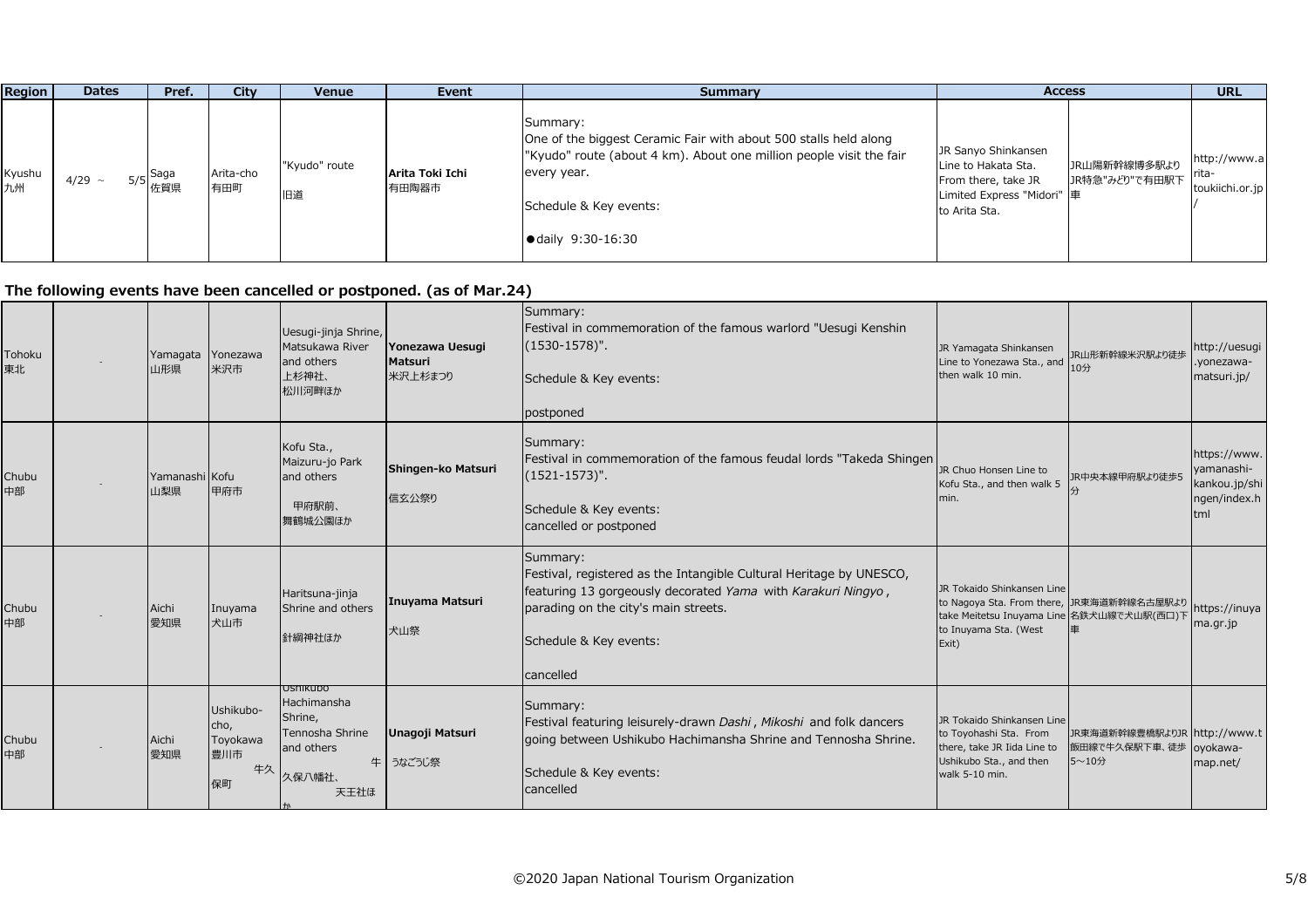| <b>Region</b>  | <b>Dates</b> | Pref.         | City                                        | <b>Venue</b>                                            | Event                                              | <b>Summary</b>                                                                                                                                                                                                                                                                                                                                                                           | <b>Access</b>                                                                                                                                                                                                                                                                                        |                                                                                           | <b>URL</b>                                                                      |
|----------------|--------------|---------------|---------------------------------------------|---------------------------------------------------------|----------------------------------------------------|------------------------------------------------------------------------------------------------------------------------------------------------------------------------------------------------------------------------------------------------------------------------------------------------------------------------------------------------------------------------------------------|------------------------------------------------------------------------------------------------------------------------------------------------------------------------------------------------------------------------------------------------------------------------------------------------------|-------------------------------------------------------------------------------------------|---------------------------------------------------------------------------------|
| Chubu<br>中部    |              | Gifu<br>岐阜県   | Tajimi<br>多治見市                              | Honmachi Oribe<br>Street and others<br>本町オリベスト<br>リートほか | Tajimi Toki Matsuri<br>たじみ陶器まつり                    | Summary:<br>Ceramic Festival. About 150,000 people come to buy "Mino" ceramic<br>every spring. Many other events are held in the city during the festival<br>period.<br>Schedule & Key events:<br>cancelled                                                                                                                                                                              | JR Tokaido Shinkansen Line<br>to Nagoya Sta. From<br>there, take JR Chuo<br>Honsen Line to Tajimi Sta.,<br>and then walk 15 min. or<br>take free shuttle bus                                                                                                                                         | JR東海道新幹線名古屋よりJR<br>中央本線で多治見駅下車、徒<br>歩15分又は無料シャトルバス                                        | https://www.<br>city.tajimi.lg.j<br>p/kanko/even<br>t2015/toukim<br>atsuri.html |
| Chubu<br>中部    |              | Gifu<br>岐阜県   | Furukawa-<br>cho,<br>Hida<br>飛騨市<br>古川<br>町 | Keta Wakamiya-<br>jinja Shrine and<br>others<br>気多若宮神社ほ | Furukawa Matsuri<br>(Okoshi-daiko)<br>古川<br>(起し太鼓) | Summary:<br>Annual Festival of the shrine, designated as one of the National<br>Intangible Folk-Cultural Property, and registered as the Intangible<br>Cultural Heritage by UNESCO. The highlight of this festival is Okoshi-<br>daiko, in which hundreds of partially clothed men parade on the<br>streets beating drums and singing folk songs.<br>Schedule & Key events:<br>cancelled | JR Takayama Honsen Line<br>to Hida-Furukawa Sta., and<br>then walk 5 min.                                                                                                                                                                                                                            | JR高山本線飛騨古川駅より徒<br>歩5分                                                                     | https://www.<br>nida-<br>kankou.jp/                                             |
| Hokuriku<br>北陸 |              | Nagano<br>長野県 | Kamisato-<br>kuroda, Iida<br>飯田市<br>上郷黒田    | Shimokuroda<br>Suwa-jinja Shrine<br>下黒田諏訪神社             | Kuroda Ningyo Joruri<br>黒田人形浄瑠璃                    | Summary:<br>Local puppet play, designated as National Important Tangible Folk-<br>Cultural Property.<br>Schedule & Key events:<br>cancelled                                                                                                                                                                                                                                              | (1) JR Chuo Honsen Line to<br>Okaya Sta. From there,<br>take JR Iida Line to Iida<br>Sta., and then take taxi (10 飯田線で飯田駅下車、タクシー<br>$min.$ )<br>(2) Highway Bus from<br>Shinjuku Sta. Bus Terminal<br>(South Exit) to Iida Eki-<br>mae Bus Stop (4 hrs. 15<br>min.), and then take taxi<br>(10 min.) | (1) JR中央本線岡谷駅よりJR<br>で10分<br>(2) 新宿駅南口新宿高速バス<br>ターミナルより高速バスで4時間<br>15分飯田駅前下車、タクシーで<br>10分 | https://msna<br>$v$ .com/                                                       |
| Kinki<br>近畿    |              | Kyoto<br>京都府  | Kamigyo-ku,<br>Kyoto<br>京都市<br>上京<br>区      | Kamishichiken<br>Kaburenjo<br>上七軒歌舞練場                   | Kitano Odori<br>北野をどり                              | Summary:<br>Japanese traditional dance by Geiko (professional female entertainers<br>in Kyoto). Admissions are 5,000 JPY or 5,500 JPY. For further<br>information, call 075-461-0148 at Kamishichiken kabukai.<br>Schedule & Key events:<br>postponed                                                                                                                                    | From JR Kyoto Sta., take<br>municipal bus No. 50 or<br>101 to Kamishichiken Bus<br>Stop (30 min.), and then<br>walk 3 min.                                                                                                                                                                           | JR京都駅より市バスNo. 50 又 http://www.<br>は101で30分上七軒下車、徒<br>歩3分                                  | maiko3.com/i<br>ndex.html                                                       |
| Kinki<br>近畿    |              | Kyoto<br>京都府  | Higashiyama<br>-ku,<br>Kyoto<br>京都市<br>東山区  | Miyagawa-cho<br>Kaburenjo<br>宮川町歌舞練場                    | Kyo Odori<br>京<br>おどり                              | Summary:<br>Traditional Kyoto Dance. Admissions are 2,200 JPY, 2,800 JPY, 4,200<br>JPY or 4,800 JPY, sold at major travel agencies. For further<br>information, call 075-561-1151 at Miyagawa-cho kabukai.<br>Schedule & Key events:<br>postponed                                                                                                                                        | (1) Keihan Honsen Line to<br>Gionshijo Sta., and then<br>walk 7 min.<br>(2) From JR Kyoto Sta.,<br>take municipal bus No.<br>205, 4 or 17 to<br>Kawaramachi-Matsubara<br>Bus Stop, and then walk 7<br>min.                                                                                           | (1) 京阪本線祇園四条駅より<br>徒歩7分<br>(2) JR京都駅より市バス<br>No.205, 4又は17で河原町枚<br>原下車、徒歩7分               | http://www.<br>miyagawacho<br>.jp/kyoodor.h<br>tml                              |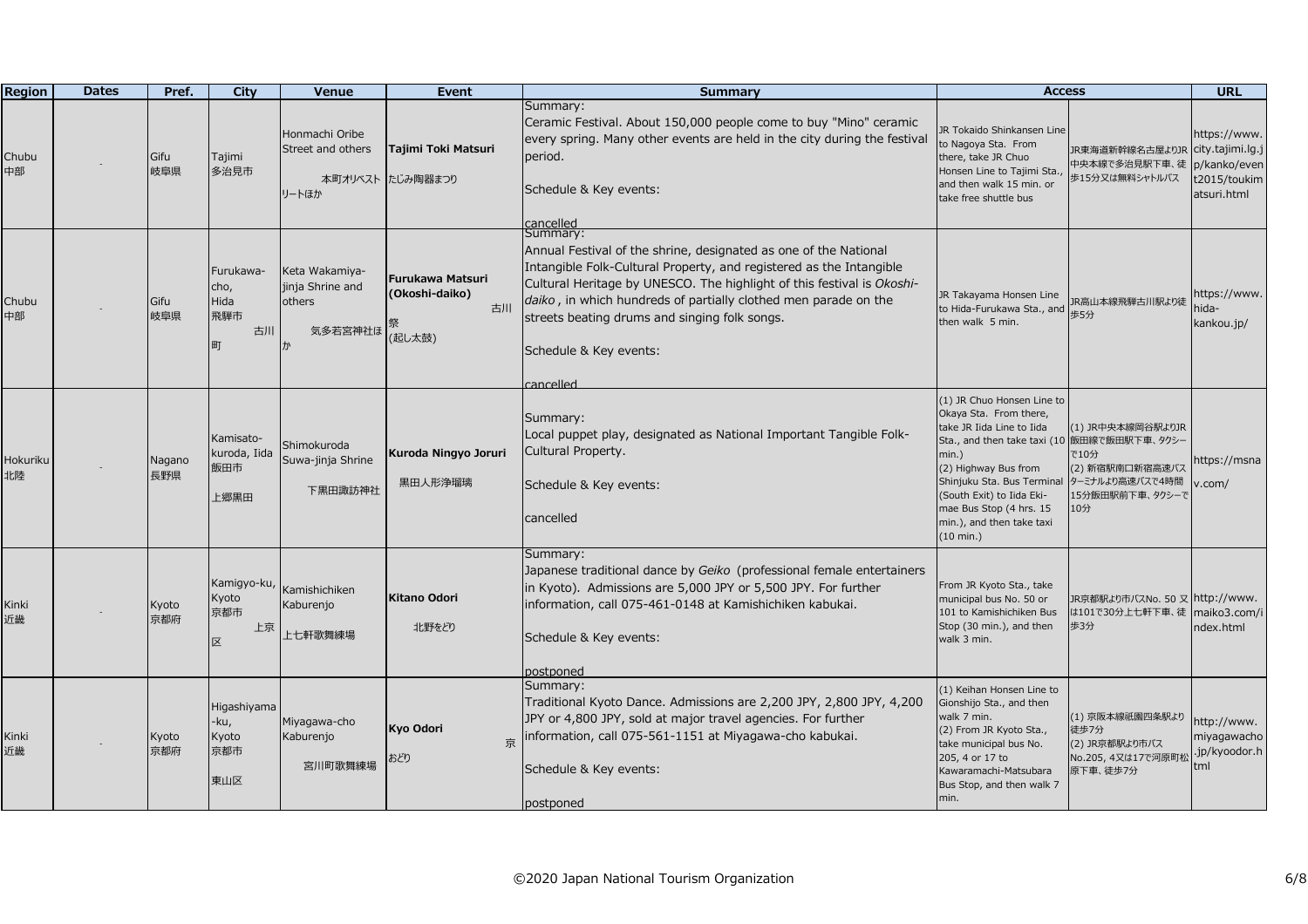| <b>Region</b> | <b>Dates</b> | Pref.        | City                                         | <b>Venue</b>                                                | Event                                                    | Summary                                                                                                                                                                                                                                                                                                                                                                           | <b>Access</b>                                                                                                                                                                                                                                                                                    |                                                                                                                    | <b>URL</b>                               |
|---------------|--------------|--------------|----------------------------------------------|-------------------------------------------------------------|----------------------------------------------------------|-----------------------------------------------------------------------------------------------------------------------------------------------------------------------------------------------------------------------------------------------------------------------------------------------------------------------------------------------------------------------------------|--------------------------------------------------------------------------------------------------------------------------------------------------------------------------------------------------------------------------------------------------------------------------------------------------|--------------------------------------------------------------------------------------------------------------------|------------------------------------------|
| Kinki<br>近畿   |              | Kyoto<br>京都府 | Higashiyama<br>$-ku,$<br>Kyoto<br>京都市<br>東山区 | Minamiza Theater<br>南座                                      | Miyako Odori<br>都をどり                                     | <del>Summary:</del><br>Cherry Dance performed by Maiko (Apprentice Geiko) and Geiko.<br>Admissions are 4,000 JPY or 5,500 JPY. For further information, call<br>075-541-3391 at Kobu kabukai.<br>Schedule & Key events:                                                                                                                                                           | (1) Keihan Honsen Line to<br>Gionshijo Sta. (Exit 6)<br>(2) From JR Kyoto Sta.,<br>take taxi (15 min.)                                                                                                                                                                                           | (1) 京阪本線祇園四条駅下<br>車 (6番出口)<br>(2) JR京都駅よりタクシーで15 odori.jp/speci                                                    | http://miyak<br>al/                      |
| Kinki<br>近畿   |              | Hyogo<br>兵庫県 | Himeji<br>姫路市                                | Himeji Castle<br>姫路城                                        | Himeji-jo Yozakura-kai<br>& Kan-ou-kai<br>姫路城夜桜会と<br>観桜会 | sammlary:<br>Cherry Blossom Festival in Himeji Castle. Please enter by 20:30 for<br>night cherry blossom viewing. If it rains, Koto and Taiko music<br>performances will be postponed to the following day.<br>Schedule & Key events:<br>اممالمممر                                                                                                                                | JR Sanyo Shinkansen Line<br>to Himeji Sta., and then<br>walk 20 min.                                                                                                                                                                                                                             | JR山陽新幹線姫路駅より徒歩<br>20分                                                                                              | https://himeji<br>-kanko.jp/             |
| Kinki<br>近畿   |              | Kyoto<br>京都府 | Fushimi-ku,<br>Kyoto<br>京都市<br>伏見<br>区       | Daigo-ji Temple<br>醍醐寺                                      | Ho-Taiko Hanami<br>Gyoretsu<br>豊<br>太閤花見行列               | Summary:<br>Cherry-blossom viewing Procession, featuring a parade of people clad<br>in gorgeous costumes of Momoyama period (1573-1603?) marching<br>under the cherry blossoms.<br>Schedule & Key events:<br>cancelled                                                                                                                                                            | (1) From JR Kyoto Sta.,<br>take JR Tokaido Honsen<br>Line to Yamashina Sta.,<br>and change to Tozai<br>Subway Line to Daigo<br>Sta.(Exit 2), and then walk<br>10 min.<br>(2) From JR Kyoto Sta.,<br>walk 1 min. to Hotel<br>Keihan, and then take<br>Keihan bus to Daigoji Bus<br>Stop (30 min.) | (1) JR京都駅よりJR東海道本<br>線で山科駅にて地下鉄東西線<br>に乗り換え醍醐駅下車 (2番出<br>口)、徒歩10分<br>(2) JR京都駅より徒歩1分のホ<br>テル京阪前から京阪バスで30分<br>醍醐寺下車 | https://www.<br>daigoji.or.jp/           |
| Kinki<br>近畿   |              | Nara<br>奈良県  | Nara<br>奈良市                                  | Saidai-ji Temple<br>西大寺                                     | <b>Ochamori</b><br>大茶盛                                   | Summary:<br>Serving tea in a giant bowl. Japanese tea is made with huge tea<br>utensils and served in a giant bowls. Admission is 3,000 JPY.<br>Schedule & Key events:<br>cancelled                                                                                                                                                                                               | (1) JR Tokaido Shinkansen<br>Line to Kyoto Sta. From<br>there, take Kintetsu Kyoto<br>Line to Yamato-Saidaiji<br>Sta., and then walk 3 min.<br>(2) JR Nara Line to Nara<br>Sta. From there, take<br>Kintetsu Nara Line to<br>Yamato-Saidaiji Sta., and<br>then walk 3 min.                       | (1) JR東海道新幹線京都駅よ<br>り近鉄京都線で大和西大寺駅<br>下車、徒歩3分<br>(2) JR奈良線奈良駅より近鉄<br>奈良線で大和西大寺駅下車、<br>徒歩3分                          | http://saidaiji<br>.or.jp/               |
| Kinki<br>近畿   |              | Shiga<br>滋賀県 | Nagahama<br>長浜市                              | Nagahama<br>Hachiman-gu<br>Shrine and others<br>長浜<br>八幡宮ほか | Nagahama Hikiyama<br>Matsuri<br>長浜曳山まつり                  | Summary:<br>Festival designated as one of the National Important Intangible<br>Cultural Properties, and registered as the Intangible Cultural Heritage<br>by UNESCO, featuring 13 beautifully bedecked floats, on which<br>Kodomo Kabuki (traditional play by boys) are performed, being<br>exhibited daily along the streets in the city.<br>Schedule & Key events:<br>postponed | JR Tokaido Shinkansen Line<br>to Maibara Sta. From there, JR東海道新幹線米原駅よりJR<br>take JR Hokuriku Honsen<br>Line to Nagahama Sta.,<br>and then walk 15 min.                                                                                                                                          | 北陸本線で長浜駅下車、徒歩<br>15分                                                                                               | http://www.<br>-agahama<br>hikiyama.or.j |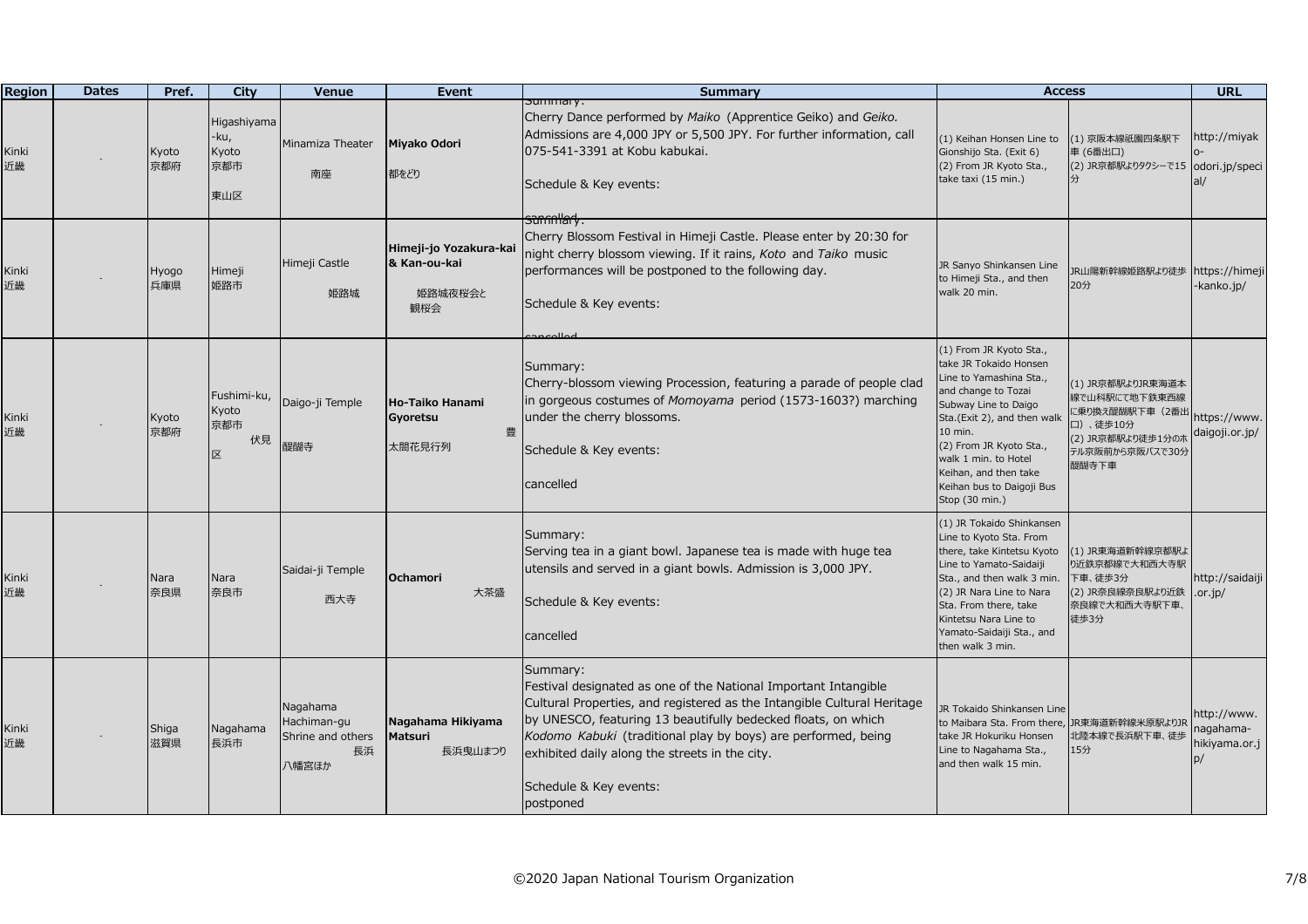| <b>Region</b> | <b>Dates</b> | Pref.        | City                                              | Venue                                                                                | Event                                            | <b>Summary</b>                                                                                                                                                                                                                                                                                                                                                  | <b>Access</b>                                                                                                                                                                                                                                                                                                                                                                                                   |                                                                                                                                                | <b>URL</b>                                                                                                  |
|---------------|--------------|--------------|---------------------------------------------------|--------------------------------------------------------------------------------------|--------------------------------------------------|-----------------------------------------------------------------------------------------------------------------------------------------------------------------------------------------------------------------------------------------------------------------------------------------------------------------------------------------------------------------|-----------------------------------------------------------------------------------------------------------------------------------------------------------------------------------------------------------------------------------------------------------------------------------------------------------------------------------------------------------------------------------------------------------------|------------------------------------------------------------------------------------------------------------------------------------------------|-------------------------------------------------------------------------------------------------------------|
| Kinki<br>近畿   |              | Kyoto<br>京都府 | Kita-ku,<br>Kyoto<br>京都市<br>北区                    | Josho-ji Temple,<br>Genko-an Temple<br>常照<br>恃、<br>源光庵                               | Yoshino Tayu Hana-<br><b>kuyo</b><br>吉野<br>太夫花供養 | Summary:<br>Festival in commemoration of "Yoshino Tayu", considered to be one of<br>the most famous female entertainers in the 17th century. If it rains,<br>the procession will be canceled.<br>Schedule & Key events:<br>postponed                                                                                                                            | Karasuma Subway Line to<br>Kita-Oji Sta. From there,<br>take municipal bus Kita-No.<br>1 to Takagamine Genkoan-<br>mae Bus Stop, and then<br>walk 2 min.                                                                                                                                                                                                                                                        | 地下鉄烏丸線北大路駅より市<br>バス北系統No. 1で鷹峯源光<br>庵前下車、徒歩2分                                                                                                  | http://tsakae<br>justhpbs.jp/j<br>oshoji/revinfo<br>.html                                                   |
| Shikoku<br>四国 |              | Ehime<br>愛媛県 | Matsuyama<br>松山市                                  | Matsuyama Castle,<br>Matsuyama-jo<br>Ropeway Sta. and<br>others<br>松山城、<br>ロープウェイ駅ほか | Matsuyama Haru<br>Matsuri<br>松山春まつり              | Summary:<br>Spring Festival to enjoy cherry blossom viewing at Matsuyama Castle.<br>The highlight of this festival is Daimyo & Musha Gyoretsu (a procession<br>of a feudal lord & Samurai warriors). Many more events are scheduled<br>during the festival period. If it rains, the procession route will be<br>changed.<br>Schedule & Key events:<br>postponed | JR Yosan Line to<br>Matsuyama Sta. From<br>there, take streetcar to<br>Okaido (10 min.), and then<br>walk 5 min.                                                                                                                                                                                                                                                                                                | JR予讃線松山駅より市電で1<br>分大街道下車、徒歩5分                                                                                                                  | http://www.c<br>ity.matsuyam<br>a.ehime.jp/ka<br>nko/kankogui<br>de/matsuriev<br>ent/R2harum<br>atsuri.html |
| Kyushu<br>九州  |              | Saga<br>佐賀県  | Okawachi-<br>cho,<br>Imari<br>伊万里市<br>大川内 内山<br>町 | Okawachi-yama<br>大川                                                                  | Imari Haru-no<br>Kamamoto Ichi                   | Summary:<br>Spring Ceramic Fair where 31 Kamamoto (kilns) in this area<br>participate in. Many stalls selling ceramics at bargain prices are set up<br>at the main fair site.<br>伊万里春の窯元市 Schedule & Key events:<br>cancelled                                                                                                                                   | JR Sanyo Shinkansen Line<br>to Hakata Sta. From there,<br>(1) take JR Limited Express<br>"Midori" to Arita Sta., and<br>change to Matsuura<br>Fetsudo Line to Imari Sta.,<br>and then take bus to<br>Okawachi-yama Bus Stop<br>(15 min.)<br>(2) walk 1 min. to Hakata<br>Bus Terminal. From there,<br>take Highway Bus to Imari<br>Sta. (1h 40min.), and then<br>take bus to Okawachi-yama<br>Bus Stop (15min.) | JR山陽新幹線博多駅より<br>(1) JR特急"みどり"で有田駅に<br>て松浦鉄道線に乗り換え伊万<br>里駅下車、バスで15分大川内<br>山下車<br>(2) 徒歩1分の博多バスターミナ<br>ルから高速バスで1時間40分伊<br>万里駅下車、バスで15分大川<br>内山下車 | http://www.i<br>mari-<br>ookawachiya<br>ma.com/                                                             |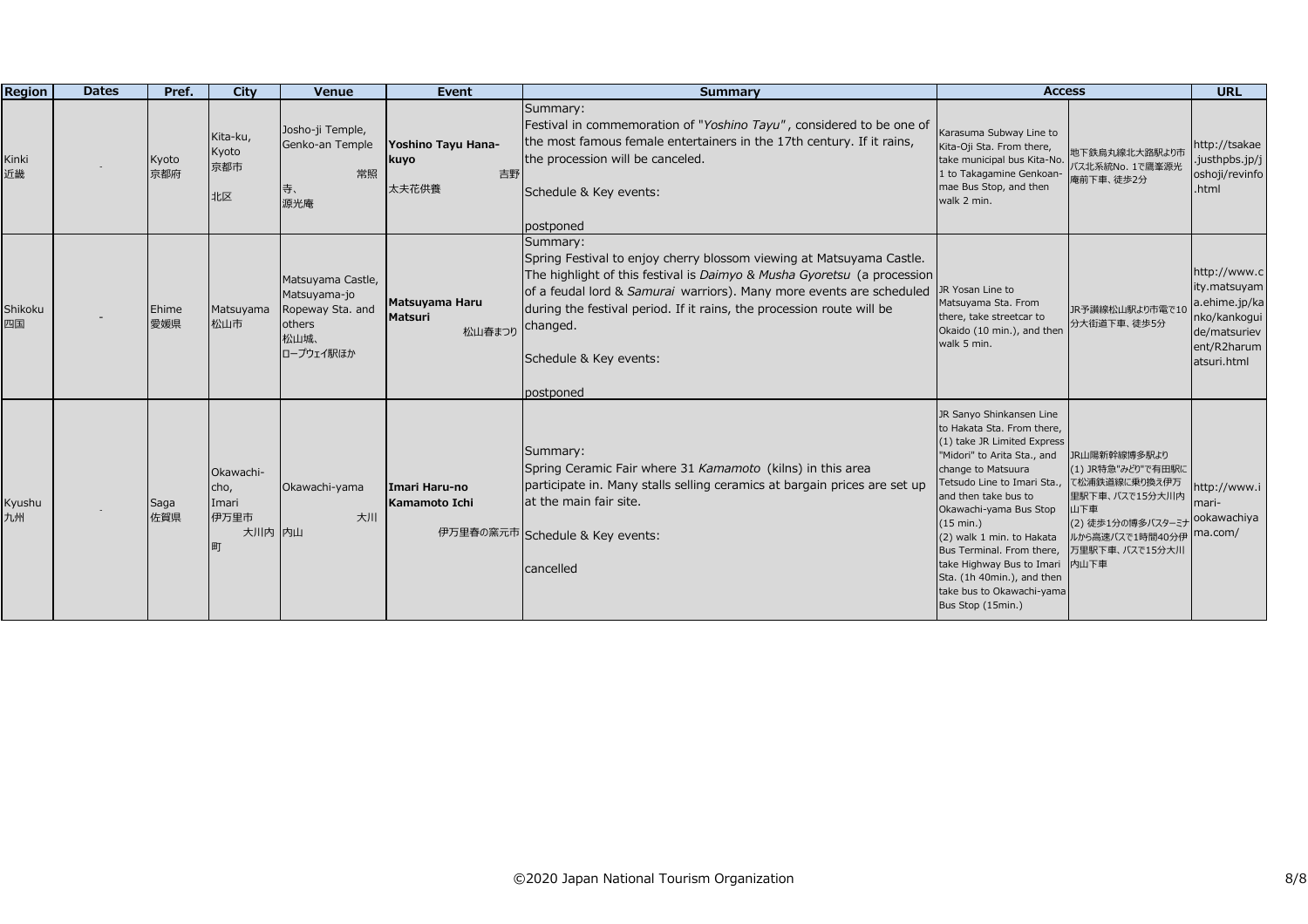## **Calendar of Events***April 2020*



- 1. Published by Tourist Information Center of Japan National Tourism Organization and all rights reserved. Reproduction in whole or in part without written permission is prohibited. ©2020 Japan National Tourism Organization
- **2. Dates, times and functions are subject to change without notice. Especially schedule of outdoor events and flower festival may change due to the weather. Be sure to check the latest information in advance.**
- 3. The access shows only major route. Please refer to following URL for alternative transportation from the station where you want to start.http://www.hyperdia.com/en/
- 4. Japanese words appearing in the column provide the name of the event, the place and access for you to point out to Japanese passerby when you need help.
- 5. Please refer to URL (basically in Japanese) for each event. If you have further questions, please call TIC, JNTO at following number.
	- TIC, JNTO Tel : (03)-3201-3331 from overseas +81 3 3201 3331

| Glossary: |                 |
|-----------|-----------------|
| Matsuri   | Festival, Event |
| Sakura    | Cherry blossom  |

| Special Remarks:<br>Dates and Times are shown as follows which is common in Japan. |                            |  |
|------------------------------------------------------------------------------------|----------------------------|--|
| Dates : M/D                                                                        | April 3 $\Rightarrow$ 4/3  |  |
| Time : 24 hours system                                                             | 8:00am $\Rightarrow$ 8:00  |  |
|                                                                                    | 8:00pm $\Rightarrow$ 20:00 |  |
|                                                                                    |                            |  |

#### **Hanami** 花見

**NTC** 

 *Hanami*, Cherry Blossom Viewing is a common sight in the spring in Japan. The cherry blossoms - "sakura" are usually in full bloom from the end of March to April. Please visit JNTO Cherry blooming forecast site;http://www.jnto.go.jp/sakura/eng/index.php

#### **The following events are still to be confirmed. (as of Mar.24) Please check the latest information in advance.**

| Region      | <b>Dates</b> | Pref.        | City             | Venue                                          | Event                | Summary                                                                                                        |                                                                                                                                                        | <b>Access</b>                                           | <b>URL</b>                     |
|-------------|--------------|--------------|------------------|------------------------------------------------|----------------------|----------------------------------------------------------------------------------------------------------------|--------------------------------------------------------------------------------------------------------------------------------------------------------|---------------------------------------------------------|--------------------------------|
| Tokyo<br>東京 | 4/5          | Tokyo<br>東京都 | Bunkyo-ku<br>文京区 | Gokoku-ji<br>Temple<br>護国寺                     | Hana Matsuri<br>花まつり | Summary:<br>Floral Festival to celebrate the Buddha's Birthday.<br>Schedule & Key events:<br>14:30- rites pray | Tokyo Metro Yurakucho Line to  <br> 東京メトロ有楽町線護国寺駅より徒<br>Gokokuji Sta. (Y11), and then<br>walk 1 min.                                                   | 歩1分                                                     | http://www.gok<br>okuji.or.jp/ |
| Tokyo<br>東京 | 4/5          | Tokyo<br>東京都 | 豊島区              | Toshima-ku Kogan-ji Temple Hana Matsuri<br>高岩寺 | 花まつり                 | Summary:<br>Floral Festival to celebrate the Buddha's Birthday.<br>Schedule & Key events:<br>14:00- rites pray | (1) JR Yamanote Line to<br>Sugamo Sta., and then walk 5<br>min.<br>(2) Toei Mita Subway Line to<br>Sugamo Sta. (I15)(Exit A3),<br>and then walk 2 min. | (1) JR山手線巣鴨駅より徒歩5分<br>(2) 都営地下鉄三田線巣鴨駅 (A3<br>出口) より徒歩2分 | https://www.su<br>gamo.or.jp/  |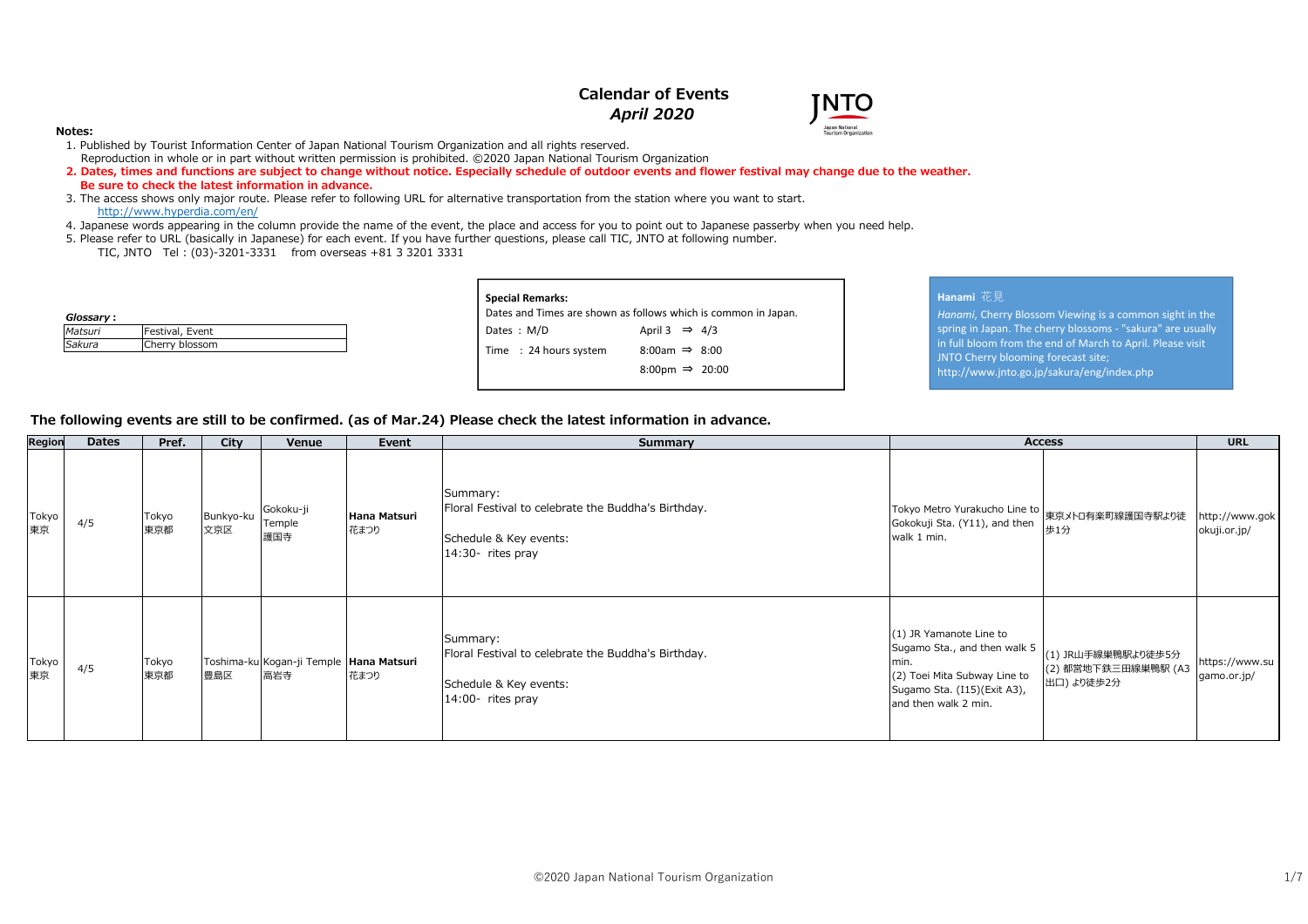| Region      | <b>Dates</b>     | Pref.        | City               | Venue                                       | Event                                              | Summary                                                                                                                                                                                                                              |                                                                                                                                                                                                                                                                                                         | <b>Access</b>                                                                                                           | <b>URL</b>                                     |
|-------------|------------------|--------------|--------------------|---------------------------------------------|----------------------------------------------------|--------------------------------------------------------------------------------------------------------------------------------------------------------------------------------------------------------------------------------------|---------------------------------------------------------------------------------------------------------------------------------------------------------------------------------------------------------------------------------------------------------------------------------------------------------|-------------------------------------------------------------------------------------------------------------------------|------------------------------------------------|
| Tokyo<br>東京 | $4/18 \sim 5/6$  | Tokyo<br>東京都 | Koto-ku<br>江東区     | Kameido Tenjin<br>Shrine<br>亀戸天神社           | Fuji Matsuri<br>藤まつり                               | Summary:<br>Fuji (wisteria) Flower Festival. There are over 50 wisteria roots in the precincts of<br>the shrine, and they are usually in full bloom in this season.<br>Schedule & Key events:<br>Details are still to be arranged    | (1) JR Sobu Line to Kameido<br>Sta. (North Exit), and then<br>walk 15 min.<br>(2) JR Sobu Line or Tokyo<br>Metro Hanzomon Line to<br>Kinshicho Sta.(Z13)(North<br>Exit), and then walk 15 min.                                                                                                          | (1) JR総武線亀戸駅 (北口) より徒<br>歩15分<br>(2) JR総武線又は東京メトロ半蔵門<br>線錦糸町駅 (北口)より徒歩15分                                               | http://kameidot<br>enjin.or.jp/                |
| Tokyo<br>東京 | 4/19             | Tokyo<br>東京都 | Hachioji<br>八王子市   | Mt.Takao<br>高尾山                             | <b>Takaosan Shunki</b><br><b>Taisai</b><br>高尾山春季大祭 | Summary:<br>Annual Spring Festival of Mt. Takao featuring a procession of Yamabushi<br>(mountain priests in their traditional attire) and a corps of fife & drum.<br>Schedule & Key events:<br>Procession on the mountain            | Takaosan Yakuoin Temple:<br>Keio Line to Takaosan-guchi<br>Sta., and then walk 3 min. to<br>(1) Kiyotaki Sta. From there,<br>take cable car to Takaosan Sta.<br>(6 min.), and then walk 20<br>min.<br>(2) Sanroku Sta. From there,<br>take chair lift to Sanjo Sta. (12<br>min.), and then walk 30 min. | 高尾山薬王院:<br>京王線高尾山口駅より徒歩3分の<br>(1) 清滝駅よりケーブルカーで6分高尾 http://takaosan.<br>山駅下車、徒歩20分<br>(2) 山麓駅よりエコーリフトで12分山<br>上駅下車、徒歩30分 | or.jp/                                         |
| Tokyo<br>東京 | 4/19             | Tokyo<br>東京都 | ku<br>品川区          | Shinagawa-Shinagawa-jinja<br>Shrine<br>品川神社 | Daidai Kagura<br>太太神楽                              | Summary:<br>Annual Spring Festival. Daidai Kagura (sacred Shinto music and dance) to pray for<br>a good harvest and a good health of the year is presented in the main hall of the<br>shrine.<br>Schedule & Key events:<br>$14:00 -$ | Keikyu Line to Shin-Bamba<br>Sta. (North Exit), and then<br>walk 1 min.                                                                                                                                                                                                                                 | 京急線新馬場駅 (北口) より徒歩1                                                                                                      | https://shinaga<br>wajinja.tokyo/tr<br>easure/ |
| Tokyo<br>東京 | $4/21 \sim 4/22$ | Tokyo<br>東京都 | Chiyoda-ku<br>千代田区 | Yasukuni-jinja<br>Shrine<br>靖国神社            | Yasukuni-jinja<br>Shunki Reitaisai<br>靖国神社春季例大祭    | Summary:<br>Annual Spring Festival. Many traditional dance and martial arts performances are<br>scheduled during the festival period.<br>Schedule & Key events:<br>Traditional performances                                          | Tokyo Metro Tozai, Hanzomon<br>Line or Toei Shinjuku Subway<br>Line to Kudanshita Sta. (T07,<br>Z06, S05)(Exit 1), and then<br>walk 5 min.                                                                                                                                                              | 東京メトロ東西線、半蔵門線又は都<br>営地下鉄新宿線九段下駅 (1番出<br>口)より徒歩5分                                                                        | https://www.ya<br>sukuni.or.jp/                |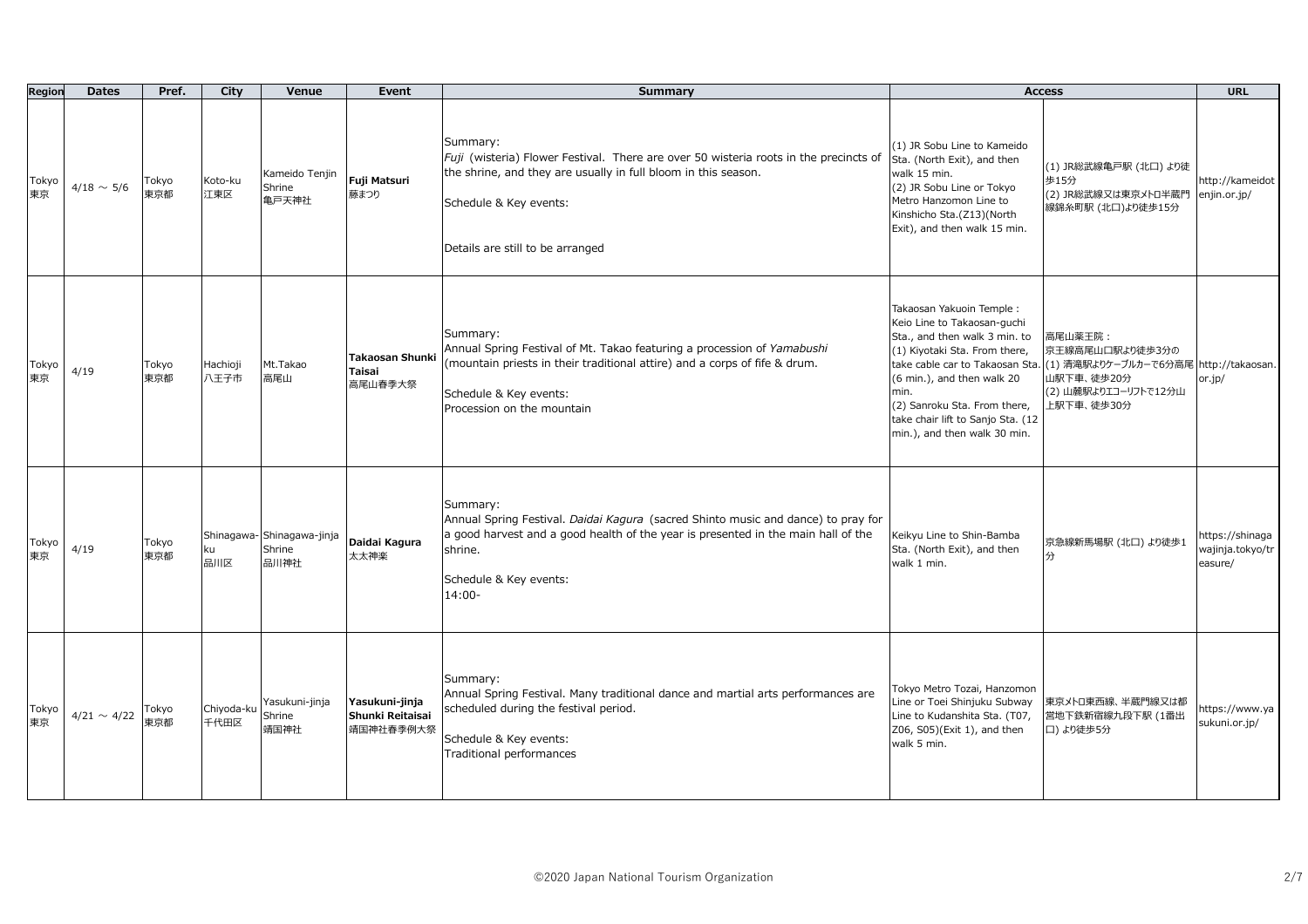| Region      | <b>Dates</b>    | Pref.        | City                     | Venue                         | Event                                      | Summary                                                                                                                                                                                    |                                                                                                                                                                          | <b>Access</b>                                                                                                                            | <b>URL</b>                                                                   |
|-------------|-----------------|--------------|--------------------------|-------------------------------|--------------------------------------------|--------------------------------------------------------------------------------------------------------------------------------------------------------------------------------------------|--------------------------------------------------------------------------------------------------------------------------------------------------------------------------|------------------------------------------------------------------------------------------------------------------------------------------|------------------------------------------------------------------------------|
| Tokyo<br>東京 | 4/21            | Tokyo<br>東京都 | Ota-ku<br>大田区            | Tenso-jinja<br>Shrine<br>天祖神社 | Negi-no-mai<br>禰宜の舞                        | Summary:<br>Masked priests perform sacred dances to the tune of drum music for driving away<br>the bad luck and wishing a good harvest of the year.<br>Schedule & Key events:<br>$15:00 -$ | Tokyu Ikegami Line to<br>Ontakesan Sta., and then walk 東急池上線御嶽山駅より徒歩5分<br>5 min.                                                                                         |                                                                                                                                          | nttp://www.city  <br>.ota.tokyo.jp/ku  <br>seijoho/gyouji/n<br>rginomai.html |
| Tokyo<br>東京 | $4/27 \sim 5/3$ | Tokyo<br>東京都 | Shibuya-ku Shrine<br>渋谷区 | Meiji-jingu<br>明治神宮           | Meiji-jingu Haru-<br>no Taisai<br>明治神宮春の大祭 | Summary:<br>Annual Spring Festival of the shrine. Many Japanese performing arts are<br>performed during the festival period.<br>Schedule & Key events:<br>Traditional performances         | (1) JR Yamanote Line to<br>then walk 5 min.<br>(2) Tokyo Metro Chiyoda or<br>Fukutoshin Line to Meiji-<br>Jingumae Sta. (C03, F15)(Exit  歩5分<br>2), and then walk 5 min. | Harajuku Sta. (West Exit), and (1) JR山手線原宿駅 (西口) より徒<br>歩5分<br>(2) 東京メトロ千代田線又は副都心   jijingu.or.jp/ind  <br> 線明治神宮前駅 (2番出口) より徒   ex.html | http://www.mei                                                               |

| 関東 | Kanto | Mar.            | Late $\sim$ Early Kanagawa Odawara<br>Apr. 神奈川県 | 小田原市          | Odawara Joshi<br>Park and others<br>小田原城址公園ほ             | Odawara Sakura<br>Matsuri<br>小田原桜まつり | Summary:<br>Cherry Blossom Festival. You can enjoy viewing of cherry blossoms at many spots<br>in the city, such as Odawara Joshi Park, Shiroyama Park and so on.<br>Schedule & Key events:<br>· daily 18:00-21:00 Flowers are lit up in Odawara Joshi Park                               | Joshi Park:<br>JR Tokaido Shinkansen Line or 城址公園:<br>Odakyu Odawara Line to<br>Odawara Sta.(East Exit), and<br>then walk 10 min.                                                                                                                                                                                  | JR東海道新幹線又は小田急小田原<br>線小田原駅 (東口) より徒歩10分                                                                           | http://www.oda<br>wara-<br>kankou.com/sak<br>ura/ |
|----|-------|-----------------|-------------------------------------------------|---------------|----------------------------------------------------------|--------------------------------------|-------------------------------------------------------------------------------------------------------------------------------------------------------------------------------------------------------------------------------------------------------------------------------------------|--------------------------------------------------------------------------------------------------------------------------------------------------------------------------------------------------------------------------------------------------------------------------------------------------------------------|------------------------------------------------------------------------------------------------------------------|---------------------------------------------------|
| 関東 | Kanto | $4/29 \sim 5/5$ | Ibaraki<br>茨城県                                  | Kasama<br>笠間市 | Kasama<br>Geijutsu-no-mori Himatsuri<br>Park<br>笠間芸術の森公園 | Kasama-no-<br>笠間の陶炎祭<br>(ひまつり)       | Summary:<br>Pottery Fair. Over 200 stalls are set up in the park.<br>*Special bus services between the Mashiko Toki Ichi venue and the Kasama-no-<br>Himatsuri venue on 4/29 & 5/2-5/5 will be operated by Ibaraki Kotsu Bus.<br>(500JPY)<br>Schedule & Key events:<br>● daily 9:00-17:00 | (1) JR Mito Line to Kasama<br>Sta., and then walk 30 min. or<br>take temporary bus (10 min.)<br>(2) JR Joban Line to Tomobe<br>Sta. (North Exit) From there,<br>take shuttle bus (15 min.)<br>(3) From Akihabara Bus<br>Terminal, take Highway bus to で1時間40分やきもの通り下車<br>Yakimono-dori Bus Stop (1<br>hour 40min.) | (1) JR水戸線笠間駅より徒歩30分<br>又は臨時バスで10分<br>(2) JR常磐線友部駅 (北口) よりシャ http://himatsuri<br>トルバスで15分<br>(3) 秋葉原バスターミナルより高速バス | .net/index.php                                    |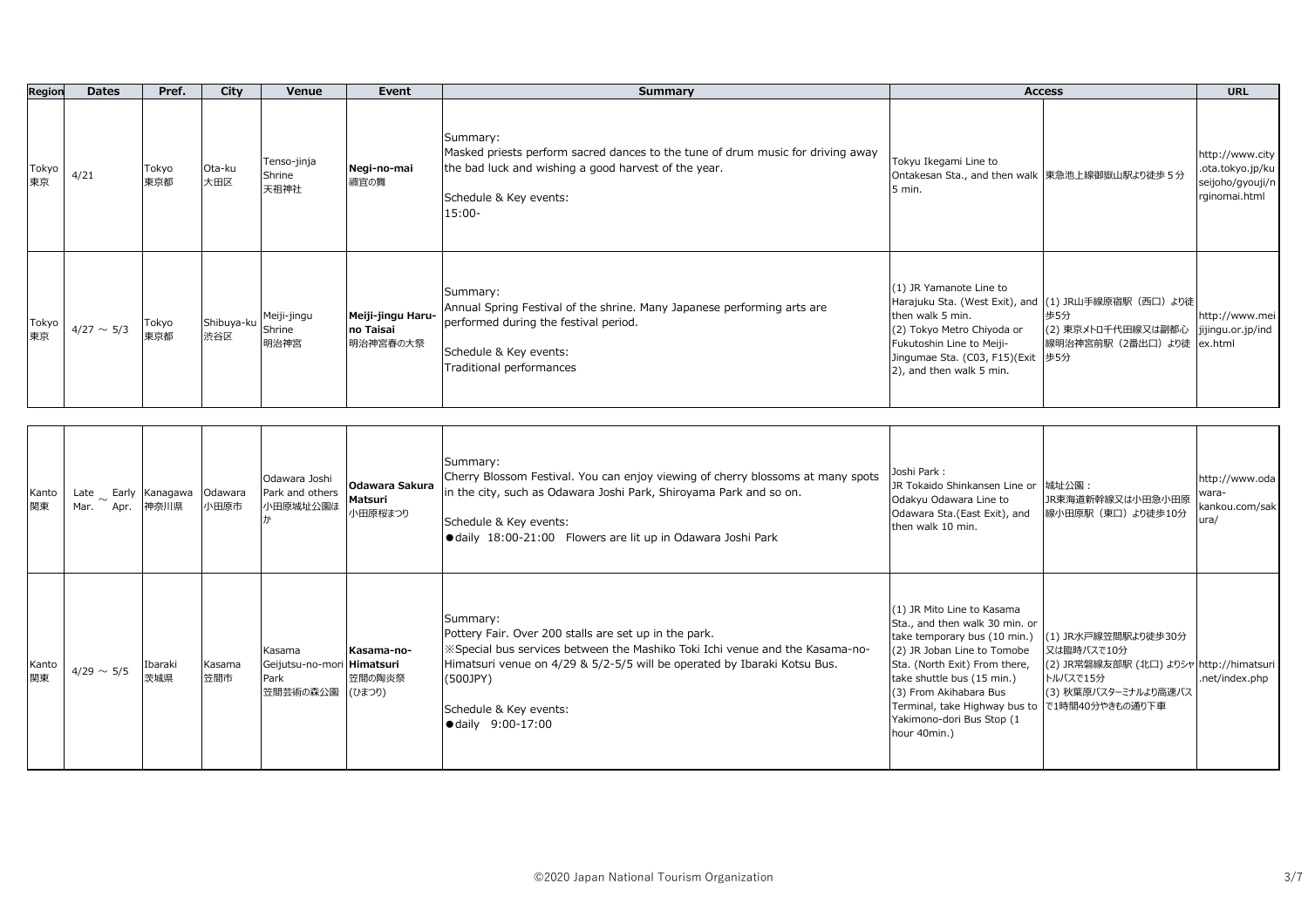| Region      | <b>Dates</b>    | Pref.          | City                     | Venue                | Event | Summary                                                                                                                                                                                                                                                                                                                                           | <b>Access</b>                                                                                                                                                                                                                                                                                                                                                                                                                                                                                                                                                                                         | <b>URL</b>                                                                |
|-------------|-----------------|----------------|--------------------------|----------------------|-------|---------------------------------------------------------------------------------------------------------------------------------------------------------------------------------------------------------------------------------------------------------------------------------------------------------------------------------------------------|-------------------------------------------------------------------------------------------------------------------------------------------------------------------------------------------------------------------------------------------------------------------------------------------------------------------------------------------------------------------------------------------------------------------------------------------------------------------------------------------------------------------------------------------------------------------------------------------------------|---------------------------------------------------------------------------|
| Kanto<br>関東 | $4/29 \sim 5/6$ | Tochigi<br>栃木県 | Mashiko-<br>machi<br>益子町 | Mashiko-machi<br>益子町 | 益子陶器市 | Summary:<br>Pottery Fair. Besides 50 shops, about 500 stalls are set up in the town.<br>  ※ Special bus services between the Mashiko Toki Ichi venue and the Kasama-no-<br>Mashiko Toki Ichi Himatsuri venue on 4/29 & 5/2-5/5 will be operated by Ibaraki Kotsu Bus.<br>$(500$ JPY $)$<br>Schedule & Key events:<br>$\bullet$ daily $9:00-17:00$ | (1) JR Tohoku Shinkansen Line<br>to Oyama Sta., and then<br>change to JR Mito Line to<br>Shimodate Sta. From there,<br>(1) JR東北新幹線小山駅よりJR水<br>take Moka Tetsudo Line to<br>戸線で下館駅にて真岡鉄道線に乗り<br>Mashiko Sta.<br>換え益子駅下車<br>(2) JR Tohoku Shinkansen Line<br>(2) JR東北新幹線宇都宮駅下車<br>to Utsunomiya Sta. (West Exit)<br>(西口)、14番バス乗り場よりバス益子<br>From No.14 Bus Stop, take bus<br>駅行で1時間益子駅下車<br>(for Mashiko Sta.) to Mashiko<br>(3) 秋葉原バスターミナルより高速バス<br>Sta.(1 hour)<br>で2時間半陶芸メッセ入口下車<br>(3) From Akihabara Bus<br>Terminal, take Highway bus to<br>Togei Messe-Iriguchi Bus Stop<br>$(2.5 \text{ hours})$ | http://www.ma<br>shiko-<br>kankou.org/cera<br>mics_bazaar/ind<br>ex.shtml |

## **The following events have been cancelled or postponed. (as of Mar.24)**

| Tokyo<br>東京 | Tokyo<br>東京都 | Sumida-ku Bridge and<br>墨田区 | Sumida Park,<br>Sakurabashi<br>others<br>隅田公園、<br>桜橋橋上ほか                                | <b>Bokutei Sakura</b><br><b>Matsuri</b><br>墨堤さくらまつり | Summary:<br>Cherry Blossom Festival. You can enjoy viewing of cherry blossoms in the park.<br>Some events are scheduled on Sakurabashi Bridge over Sumida River and other<br>sites on Saturdays and Sundays during the festival period.<br>Schedule & Key events:<br>cancelled | (1) Tokyo Metro Ginza Line or Toei<br>Asakusa Subway Line to Asakusa<br>Sta. (G19, A18), and then walk 5<br>Imin.<br>(2) Toei Asakusa Subway Line to<br>Honjo-Azumabashi Sta. (A19), and<br>then walk 5 min.                                                                                                 | (1) 東京メトロ銀座線又は都営地下鉄浅<br>草線浅草駅より徒歩5分<br>(2) 都営地下鉄浅草線本所吾妻橋駅より sumida.jp<br>徒歩5分 | http://visit-                   |
|-------------|--------------|-----------------------------|-----------------------------------------------------------------------------------------|-----------------------------------------------------|--------------------------------------------------------------------------------------------------------------------------------------------------------------------------------------------------------------------------------------------------------------------------------|--------------------------------------------------------------------------------------------------------------------------------------------------------------------------------------------------------------------------------------------------------------------------------------------------------------|-------------------------------------------------------------------------------|---------------------------------|
| Tokyo<br>東京 | Tokyo<br>東京都 | Taito-ku<br>台東区             | <b>Ueno Park</b><br>上野公園                                                                | Ueno Sakura<br>Matsuri<br>うえの桜まつり                   | Summary:<br>Cherry Blossom Festival. You can enjoy viewing of about 1,200 blooming cherry<br>trees even in the evening, as thousands of Bonbori (paper lanterns) are lit up.<br>Schedule & Key events:<br>cancelled                                                            | JR Yamanote Line, Tokyo Metro<br>Ginza or Hibiya Line to Ueno Sta.<br>(G16, H17), and then walk 5 min.                                                                                                                                                                                                       | JR山手線、東京メトロ銀座線又は日比谷<br>線上野駅より徒歩5分                                             | https://ueno.or.<br>1D/         |
| Tokyo<br>東京 | Tokyo<br>東京都 | 千代田区                        | Yasukuni-jinja<br>Shrine,<br>Chiyoda-ku Chidorigafuchi<br>and others<br>靖国神社、<br>千鳥ヶ淵ほか | Chiyoda-no-<br>Sakura Matsuri<br>千代田のさくらまつり         | Summary:<br>Cherry Blossom Festival. You can enjoy view of cherry blossoms along the<br>Chidorigafuchi path and in the precincts of the shrine.<br>Schedule & Key events:<br>cancelled                                                                                         | Chidorigafuchi:<br>(1) Tokyo Metro Tozai, Hanzomon<br>Line or Toei Shinjuku Subway Line (1) 東京メトロ東西線、半蔵門線又は都<br>to Kudanshita Sta. (T07, Z06,<br>S05)(Exit 2), and then walk 5 min. り徒歩5分<br>(2) Tokyo Metro Hanzomon Line to (2) 東京メトロ半蔵門線半蔵門駅 (5番出<br>Hanzomon Sta. (Z05)(Exit 5), and<br>then walk 5 min. | 千鳥ヶ淵:<br>営地下鉄新宿線九段下駅 (2番出口)よ<br>口)より徒歩5分                                      | http://visit-<br>chiyoda.tokyo/ |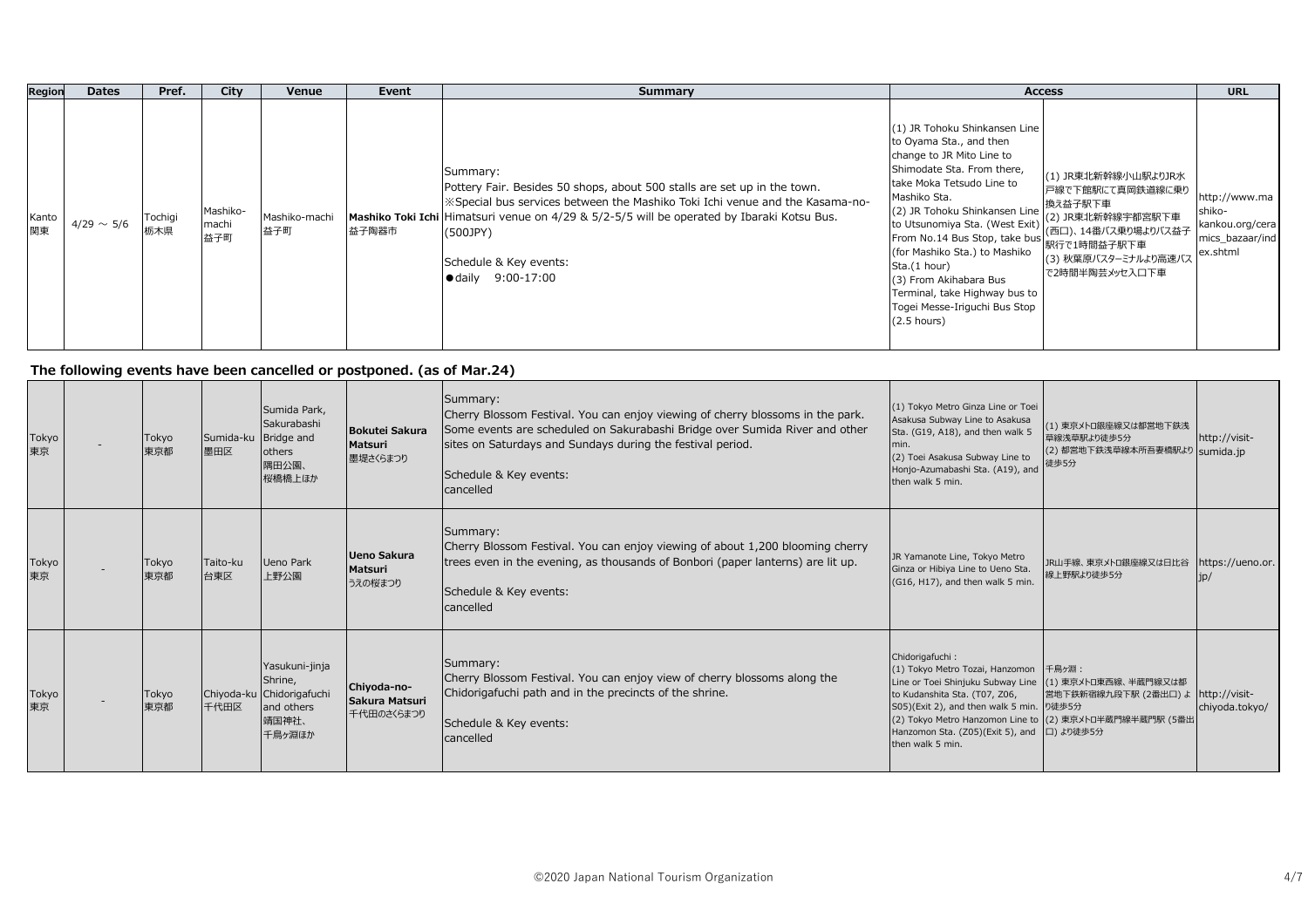| Region      | <b>Dates</b> | Pref.        | City                                                     | Venue                                                   | Event                                                           | <b>Summary</b>                                                                                                                                                                                                                                                                                                                                                     |                                                                                                                                                                                                    | <b>Access</b>                                                       | <b>URL</b>                                                                            |
|-------------|--------------|--------------|----------------------------------------------------------|---------------------------------------------------------|-----------------------------------------------------------------|--------------------------------------------------------------------------------------------------------------------------------------------------------------------------------------------------------------------------------------------------------------------------------------------------------------------------------------------------------------------|----------------------------------------------------------------------------------------------------------------------------------------------------------------------------------------------------|---------------------------------------------------------------------|---------------------------------------------------------------------------------------|
| Tokyo<br>東京 |              | Tokyo<br>東京都 | Tanashi-<br>cho,<br>Nishi-Tokyo ji Temple<br>西東京市田<br>無町 | Tanashisan Soji-<br>田無山総持寺                              | Tanashi Daruma<br>Ichi<br>田無だるま市                                | Summary:<br>Dharma Doll Fair. Stalls selling Dharma dolls are set up in the compound of the<br>temple.<br>Schedule & Key events:<br>cancelled                                                                                                                                                                                                                      | Seibu Shinjuku Line to Tanashi Sta.<br>(North Exit), and then walk 5 min.                                                                                                                          | 西武新宿線田無駅 (北口) より徒歩5分                                                | http://www.city<br>.nishitokyo.lg.jp<br>/daisuki/spot/ta<br>nasisansozizi.ht<br>ml    |
| Tokyo<br>東京 |              | Tokyo<br>東京都 | 港区                                                       | Minato-ku Zojo-ji Temple<br>増上寺                         | <b>Gyoki Daie</b><br>御忌大会<br>(ぎょきだいえ)                           | Summary:<br>Buddhist Devotionals in commemoration of Priest Honen's death. Honen Shonin<br>(1133-1212) is a Japanese Buddhist monk, the founder of the Jodo Sect of<br>Japanese Buddhism.<br>Schedule & Key events:<br>cancelled                                                                                                                                   | (1) Toei Mita Subway Line to<br>Onarimon Sta. (I06) or Shibakoen<br>Sta. (I05), and then walk 3 min.<br>(2) Toei Asakusa or Oedo Subway<br>Line to Daimon Sta. (A09, E20),<br>and then walk 5 min. | (1) 都営地下鉄三田線御成門駅又は芝<br>公園駅より徒歩3分<br>(2) 都営地下鉄浅草線又は大江戸線大<br>門駅より徒歩5分 | http://www.zoj<br>oji.or.jp/                                                          |
| Tokyo<br>東京 |              | Tokyo<br>東京都 | Ota-ku<br>大田区                                            | Ikegami<br>Honmon-ji<br>Temple and<br>others<br>池上本門寺ほか | Haru Matsuri<br>春まつり                                            | Summary:<br>Spring Festival which consists of two festivals, Goju-no-to Festival - five story<br>pagoda is open to the public, and Floral Festival to celebrate the Buddha's Birthday. (1) Tokyu Ikegami Line to Ikegami<br>"Hana-no-sei", a parade of children pulling a papier-mache white elephant, is the<br>highlight.<br>Schedule & Key events:<br>cancelled | Sta., and then walk 10 min.<br>(2) Toei Asakusa Subway Line to<br>Nishi-Magome Sta. (A01)(South<br>Exit), and then walk 12 min.                                                                    | (1) 東急池上線池上駅より徒歩10分<br>(2) 都営地下鉄浅草線西馬込駅 (南<br>口) より徒歩12分            | http://honmonji<br>$\cdot$ jp/                                                        |
| Tokyo<br>東京 |              | Tokyo<br>東京都 | Bunkyo-ku<br>文京区                                         | and others<br>根津神社ほか                                    | Nezu-jinja Shrine Bunkyo Tsutsuji<br><b>Matsuri</b><br>文京つつじまつり | Summary:<br>Tsutsuji (azalea) Flower Festival. You can enjoy viewing of about 3,000 azalea<br>blossoms and art performances. Admission to the garden is 200JPY. Stalls selling<br>potted plants, antiques and others are set up in the precincts of the shrine.<br>If it rains, art performances will be canceled.<br>Schedule & Key events:<br>cancelled          | (1) Tokyo Metro Chiyoda Line to<br>Nezu Sta. (C14) or Sendagi Sta.<br>(C15), and then walk 5 min.<br>(2) Tokyo Metro Namboku Line to<br>Todaimae Sta. (N12), and then<br>walk 5 min.               | (1) 東京メトロ千代田線根津駅又は千駄<br>木駅より徒歩5分<br>(2) 東京メトロ南北線東大前駅より徒歩!           | https://www.cit  <br>y.bunkyo.lg.jp/b<br>unka/kanko/eve<br>nt/matsuri/saku<br>ra.html |
| Tokyo<br>東京 |              | Tokyo<br>東京都 | Chuo-ku<br>中央区                                           | Tsukiji Hongan-ji<br>Temple<br>築地本願寺                    | <b>Hana Matsuri</b><br>花まつり                                     | Summary:<br>Floral Festival to celebrate the Buddha's Birthday. Chigo-Gyoretsu is the highlight.<br>Schedule & Key events:<br>cancelled                                                                                                                                                                                                                            | Tokyo Metro Hibiya Line to Tsukiji<br>Sta. (H10)(Exit 1), and then walk 1<br>min.                                                                                                                  | 東京メトロ日比谷線築地駅 (1番出口)より https://tsukijiho<br>徒歩1分                     | ngwanji.jp/                                                                           |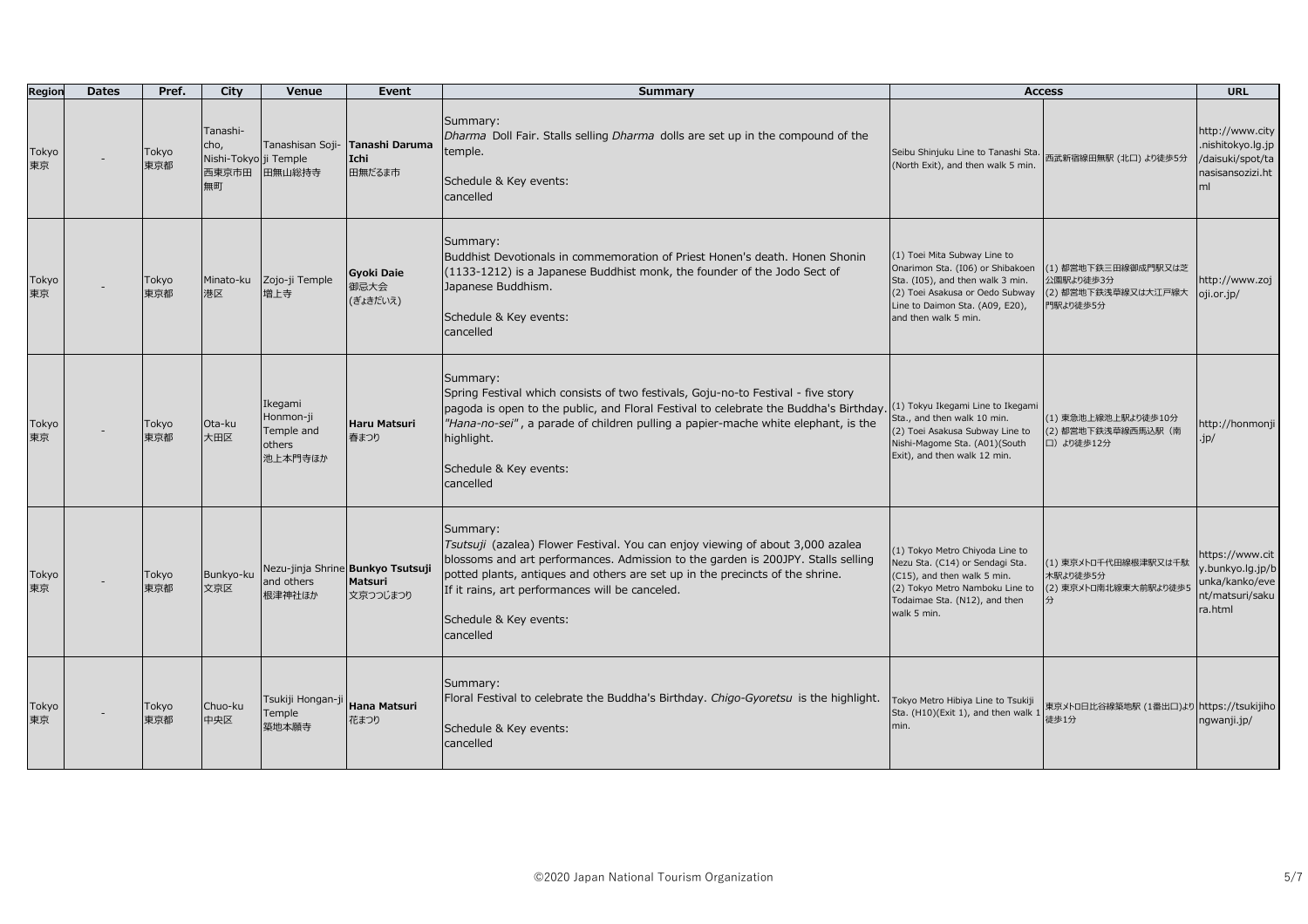| Region      | <b>Dates</b> | Pref.        | City               | Venue                                        | Event                                | <b>Summary</b>                                                                                                                                                                                                                                                                                                                                                                  |                                                                                                                                                                 | <b>Access</b>                                       | <b>URL</b>                                                                        |
|-------------|--------------|--------------|--------------------|----------------------------------------------|--------------------------------------|---------------------------------------------------------------------------------------------------------------------------------------------------------------------------------------------------------------------------------------------------------------------------------------------------------------------------------------------------------------------------------|-----------------------------------------------------------------------------------------------------------------------------------------------------------------|-----------------------------------------------------|-----------------------------------------------------------------------------------|
| Tokyo<br>東京 |              | Tokyo<br>東京都 | Taito-ku<br>台東区    | Senso-ji Temple Hana Matsuri<br>浅草寺          | 花まつり                                 | Summary:<br>Floral Festival to celebrate the Buddha's Birthday. Parade of local children pulling a<br>papier-mache white elephant, is the highlight.<br>Schedule & Key events:<br>cancelled                                                                                                                                                                                     | <b>Tokyo Metro Ginza Line or Toei</b><br>Asakusa Subway Line to Asakusa<br>Sta. (G19, A18), and then walk 5<br>min.                                             | 東京メトロ銀座線又は都営地下鉄浅草線 http://www.sen<br>浅草駅より徒歩5分      | so-ji.jp/                                                                         |
| Tokyo<br>東京 |              | Tokyo<br>東京都 | Taito-ku<br>台東区    | Senso-ji Temple<br>浅草寺                       | Shirasagi-no-mai<br>白鷺の舞             | Summary:<br>Shirasagi (white heron) Dance with a history of over 1000years is performed twice<br>a day. Various characters in traditional attire including dancers parade from<br>Denboin Tempe via Nakamise street to the Main Hall, and Shirasagi-no-mai is<br>performed with Japanese musical instrumets on the ground of the temple.<br>Schedule & Key events:<br>cancelled | Tokyo Metro Ginza Line or Toei<br>Asakusa Subway Line to Asakusa<br>Sta. (G19, A18), and then walk 5<br>min.                                                    | 東京メトロ銀座線又は都営地下鉄浅草線 http://www.sen<br>浅草駅より徒歩5分      | so-ji.jp/                                                                         |
| Tokyo<br>東京 |              | Tokyo<br>東京都 | Chiyoda-ku<br>千代田区 | Yasukuni-jinja<br>Shrine<br>靖国神社             | <b>Hono Ozumo</b><br>奉納大相撲           | Summary:<br>Hono Ozumo featuring Sumo matches dedicated by some 100 Rikishi (Sumo<br>wrestlers). This event is open to the first 6,000 people. Admission is free.<br>Schedule & Key events:<br>cancelled                                                                                                                                                                        | Tokyo Metro Tozai, Hanzomon Line<br>or Toei Shinjuku Subway Line to<br>Kudanshita Sta. (T07, Z06,<br>S05)(Exit 1), and then walk 5 min.                         | 東京メトロ東西線、半蔵門線又は都営地<br>下鉄新宿線九段下駅 (1番出口) より徒<br>歩5分   | http://www.yas<br>ukuni.or.jp/                                                    |
| Tokyo<br>東京 |              | Tokyo<br>東京都 | Taito-ku<br>台東区    | Sumida Park<br>隅田公園                          | Asakusa<br>Yabusame<br>浅草流鏑馬         | Summary:<br>Kusajishi (Japanese archery, targeting on a fake deer) and Yabusame are held in<br>the park. Please be reminded that space for Yabusame is limited. If it heavily rains,<br>events will be canceled.<br>Schedule & Key events:<br>cancelled or postponed                                                                                                            | (1) Tokyo Metro Ginza Line to<br>Asakusa Sta. (G19), and then<br>walk 8 min.<br>(2) Toei Asakusa Subway Line to<br>Asakusa Sta. (A18), and then walk<br>10 min. | (1) 東京メトロ銀座線浅草駅より徒歩8分<br>(2) 都営地下鉄浅草線浅草駅より徒歩<br>10分 | http://www.city<br>.taito.lg.jp/index<br>/event/kanko/as<br>akusayabusame<br>html |
| Tokyo<br>東京 |              | Tokyo<br>東京都 | 目黒区                | Meguro-ku Yuten-ji Temple Junshokusha<br>祐天寺 | <b>Shobo</b><br>Irei-sai<br>消防殉職者慰需祭 | Summary:<br>Memorial service for fire fighters who died on duty, conducted by members of the<br>Edo Shobo Kinen-kai in the compound of the temple.<br>Schedule & Key events:<br>cancelled                                                                                                                                                                                       | Tokyu Toyoko Line to Yutenji Sta.,<br>and then walk 8 min.                                                                                                      | 東急東横線祐天寺駅より徒歩8分                                     | http://www.y<br>utenji.or.jp/                                                     |